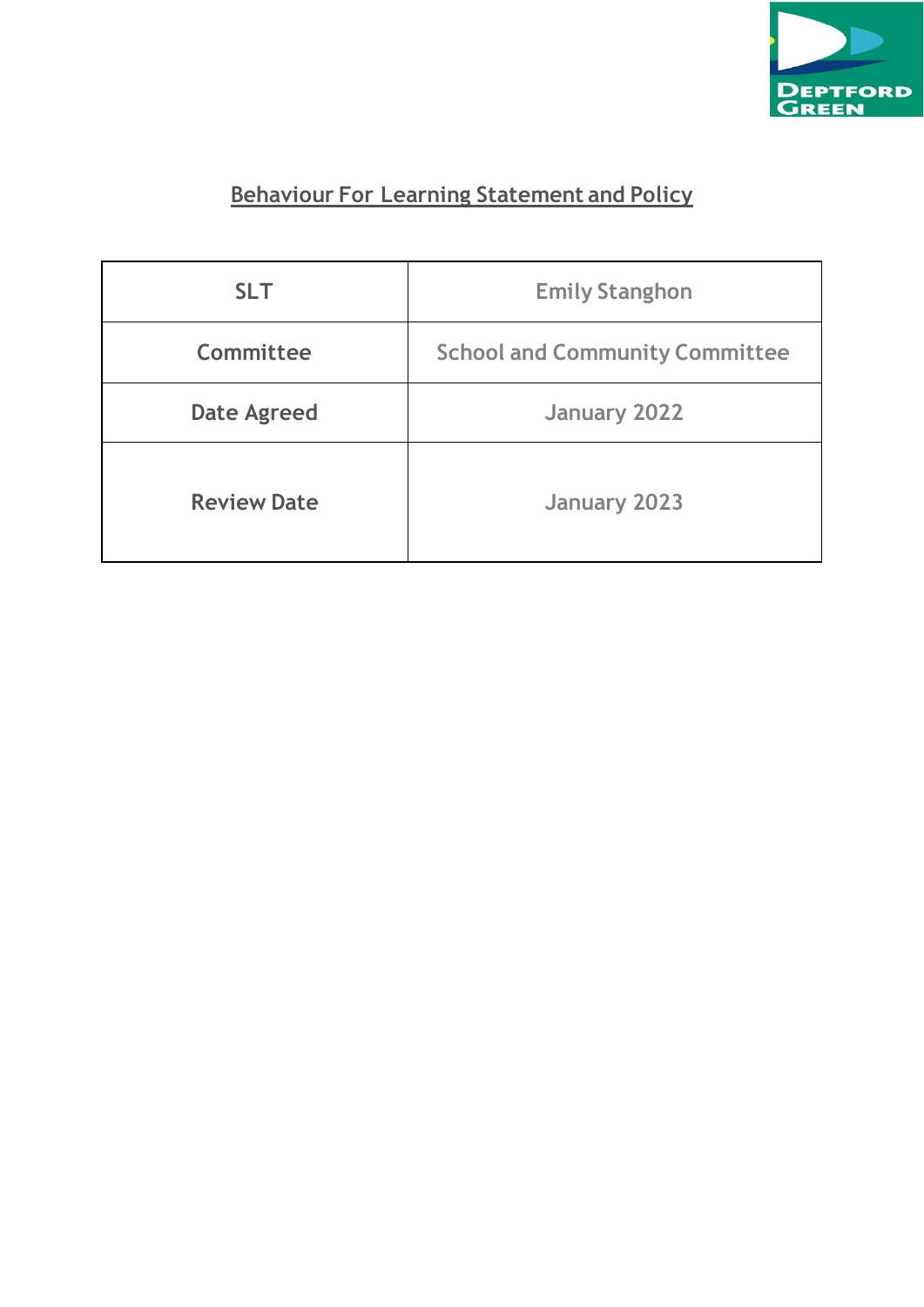

# Behaviour For Learning Policy

### **Contents**

- 1. Aims and principles
- 2. Roles and responsibilities
- 3. Legislation and statutory requirements
- 4. Learner behaviour expectations
- 5. Rewards
- 6. Behaviour management in lessons staff and student expectations
- 7. Behaviour management outside of lessons staff and student expectations
- 8. Failure to adhere to our Behaviour for Learning Policy sanctions
- 9. Engagement with parents
- 10.Bullying
- 11.Serious incidents
- 12.Restraint/Use of Force
- 13.Screening and searching students
- 14.Malicious allegations
- 15.Staff training
- 16.Complaints procedure
- 17.Monitoring arrangements
- 18.Links with other policies
- 19.Appendix 1: Written statement of behaviour principles
- 20.Appendix 2: Deptford Green Behaviour for Learning Statement: Covid 19
- 21.Appendix 3: Uniform Policy
- 22.Appendix 4: Mobile Phones
- 23.Appendix 5: BFL Policy Summary for staff
- 24.Appendix 6: Behaviour for Learning flow chart
- 25.Appendix 7: LORIC poster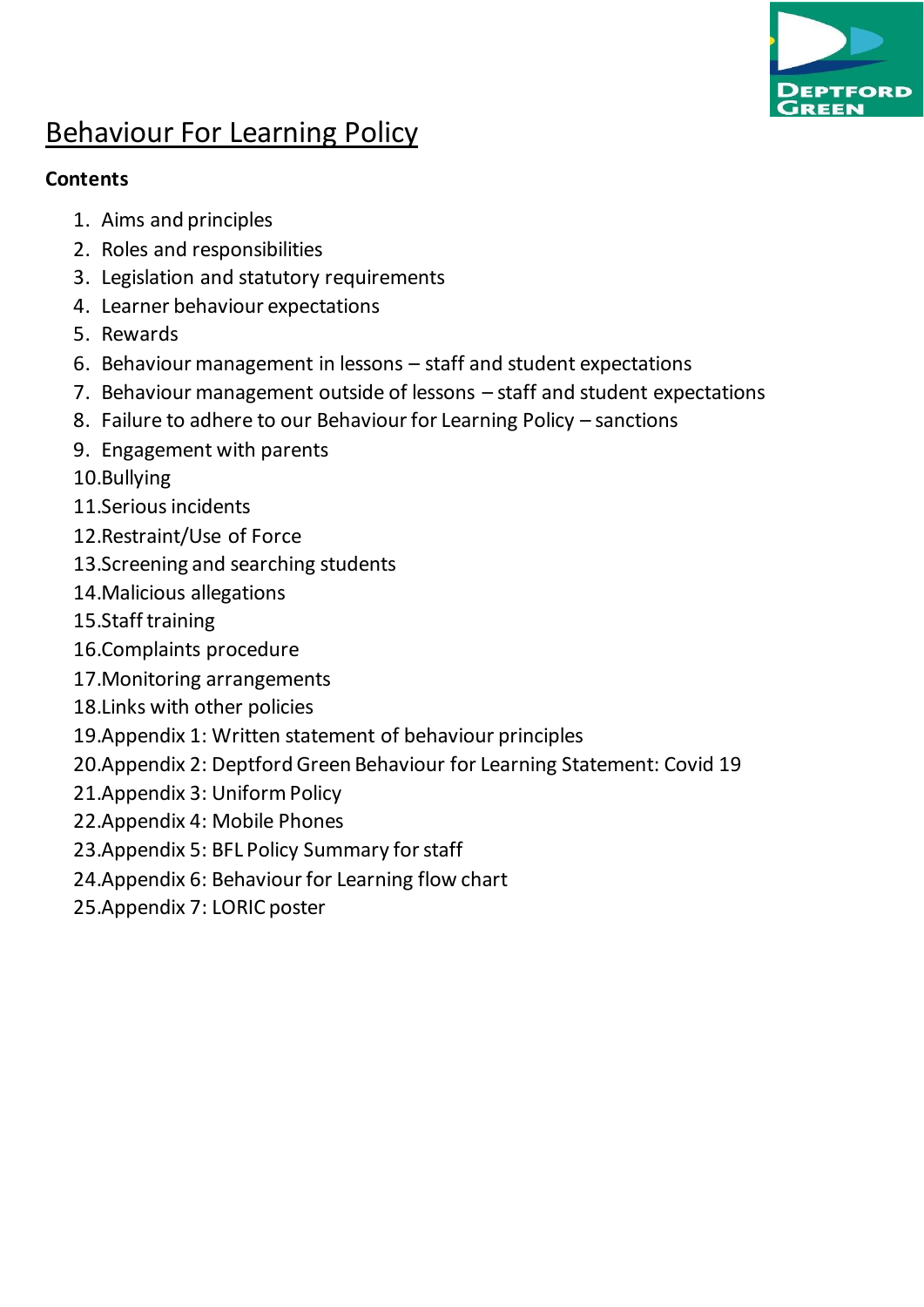

### **1. Behaviour for Learning Principles and aims of policy**

All members of the school community have the right to be treated with dignity and respect. All members of the school community have the responsibility to uphold our behaviour principles. Deptford Green School is committed to being a high achieving learning environment, which is underpinned by effective management of student behaviour. All members of the school community are expected to support the school ethos and help maintain an atmosphere which is conducive to great learning. All adults employed in the school are responsible for the leadership of student behaviour.

Excellent behaviour is central to educational success and success in future life. Deptford Green School aims to create and maintain a community which is considerate, and where all interactions involving staff and students are based on mutual respect and good manners. All adults within the school community will model, through all aspects of our work, the behaviours that we seek to instil in our students, and we will not tolerate any behaviour that hinders the learning and progress of others.

The Behaviour Policy is circulated to all students, parents and staff annually. The purpose of this is to share our common goals of achieving good behaviour in school. This Policy is on our school website and is available for all to access at any point.

This policy aims to:

- Provide a consistent approach to behaviour management.
- Define what we consider to be unacceptable behaviour, including bullying.
- Outline how pupils are expected to behave.
- Summarise the roles and responsibilities of different people in the school community with regards to behaviour management.
- Outline our system of rewards and sanctions.

### **2. Roles and Responsibilities**

- $\triangleright$  Staff including teachers and support staff, are responsible for ensuring that the policy and procedures are followed, and consistently and fairly applied. Staff have a key role in implementing this policy consistently.
- $\triangleright$  It is always to remember that all staff are expected to model excellent behaviour, and sanctions should be used as part of the learning process.
- $\triangleright$  All staff are on duty at all times; it is never acceptable for any adult employed in the school to ignore inappropriate behaviour.
- ➢ All staff are responsible for recording achievement, effort and behaviour. These will be logged on the student file and held on SIMS.
- $\triangleright$  Students are expected to take responsibility for their own behaviour, to enable staff to teach and promote learning without interruption or harassment. They will be made fully aware of the school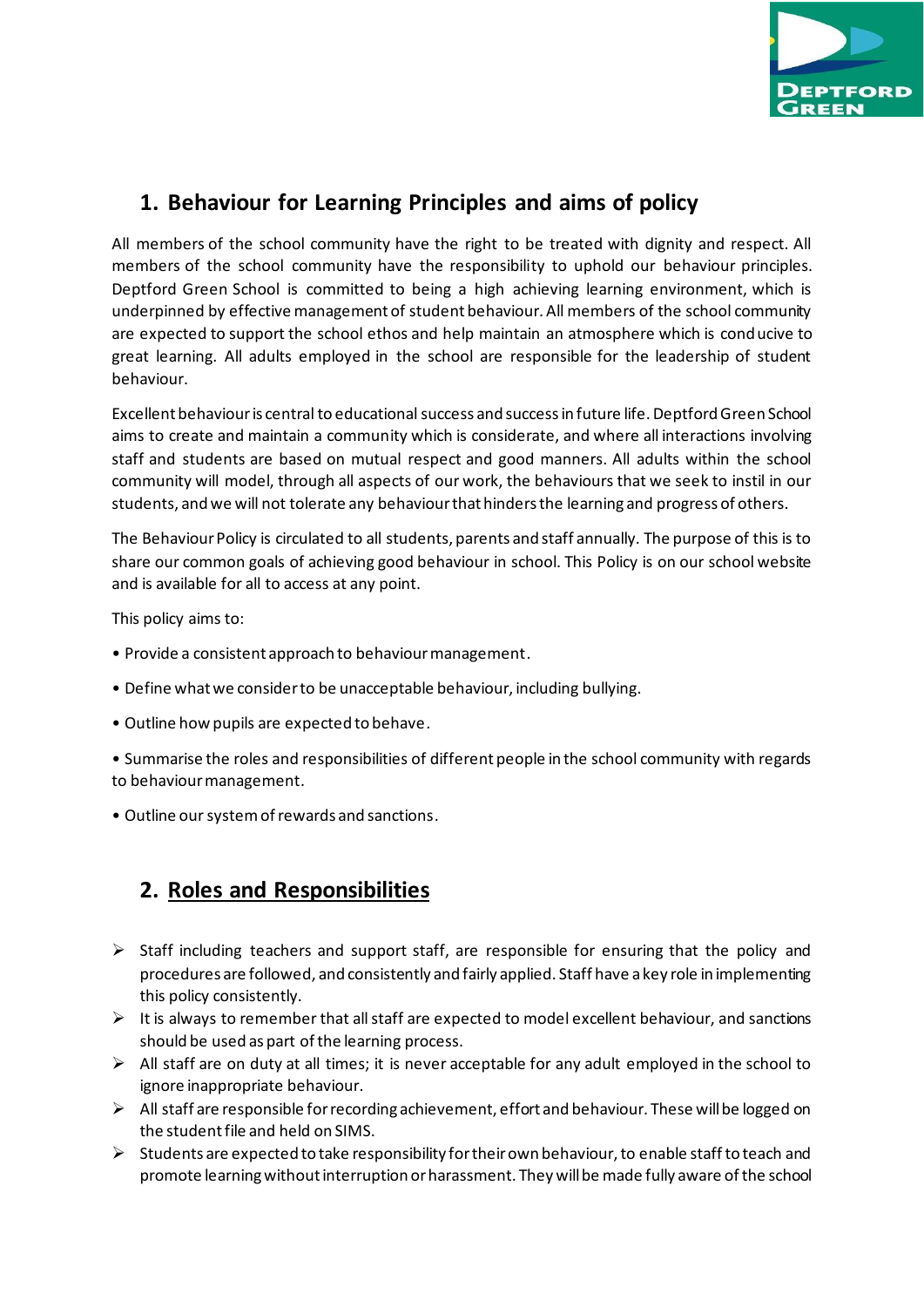

policy, procedure and expectations. Students also have a responsibility to ensure that incidents of disruption, violence, bullying and any form of harassment are reported and as far as is reasonable, support fellow students.

- $\triangleright$  The Senior Leadership Team will be responsible for ensuring the implementation and day-to-day management of the policy and procedures. The Senior Leadership Team will monitor the effectiveness of all Behaviour for Learning strategies, along with the policy. The Senior Leadership Team will oversee support for staff faced with challenging behaviour.
- $\triangleright$  Parents, guardians and carers will take responsibility for the behaviour of their child both inside and outside the school. The school values a close relationship with parents and they will be encouraged to work in partnership with the school, to assist in maintaining high standards of behaviour. Parents will have the opportunity to raise with the school any issues arising from the operation of the policy.
- $\triangleright$  The Governing Body will establish, in consultation with the Headteacher, staff and parents, the policy for the promotion of good behaviour and keep it under review. It will ensure that it is communicated to students and parents, is non-discriminatory and that the expectations are clear. Governors will support the school in maintaining high standards of behaviour.

### **3. Legislation and statutory requirements**

This policy is based on advice from the Department for Education (DfE) on:

- [Behaviour and discipline in schools](https://www.gov.uk/government/publications/behaviour-and-discipline-in-schools)
- [Searching, screening and confiscation at school](https://www.gov.uk/government/publications/searching-screening-and-confiscation)
- [The Equality Act 2010](https://www.gov.uk/government/publications/equality-act-2010-advice-for-schools)
- [Use of reasonable force in schools](https://www.gov.uk/government/publications/use-of-reasonable-force-in-schools)
- [Supporting pupils with medical conditions at school](https://www.gov.uk/government/publications/supporting-pupils-at-school-with-medical-conditions--3)

It is also based on th[e special educational needs and disability \(SEND\) code of practice.](https://www.gov.uk/government/publications/send-code-of-practice-0-to-25)

In addition, this policy is based on:

- Section 175 of the [Education Act 2002](http://www.legislation.gov.uk/ukpga/2002/32/section/175), which outlines a school's duty to safeguard and promote the welfare of its pupils
- Sections 88-94 of th[e Education and Inspections Act 2006,](http://www.legislation.gov.uk/ukpga/2006/40/section/88) which require schools to regulate pupils' behaviour and publish a behaviour policy and written statement of behaviour principles, and give schools the authority to confiscate pupils' property
- [DfE guidance](https://www.gov.uk/guidance/what-maintained-schools-must-publish-online#behaviour-policy) explaining that maintained schools should publish their behaviour policy online

### **4.Learner Behaviour and expectations**

At Deptford Green we know the importance of developing and teaching effective learner behaviours in our students. Misbehaviour is minimised by teaching positive learner behaviours. Research suggests that when children improve their learner behaviours, this skill set can improve both academic achievement and cognitive ability. At Deptford Green School we focus on LORIC- Leadership, Organisation, Resilience, Initiative and Communication. The learner behaviours were agreed with student leaders when this policy was first written in 2018.We know that developing our student's LORIC skills will not only make them effective learners but will ensure they are successful in whatever pathway they choose when they leave us. Our Behaviour for Learning Policy focuses on building strong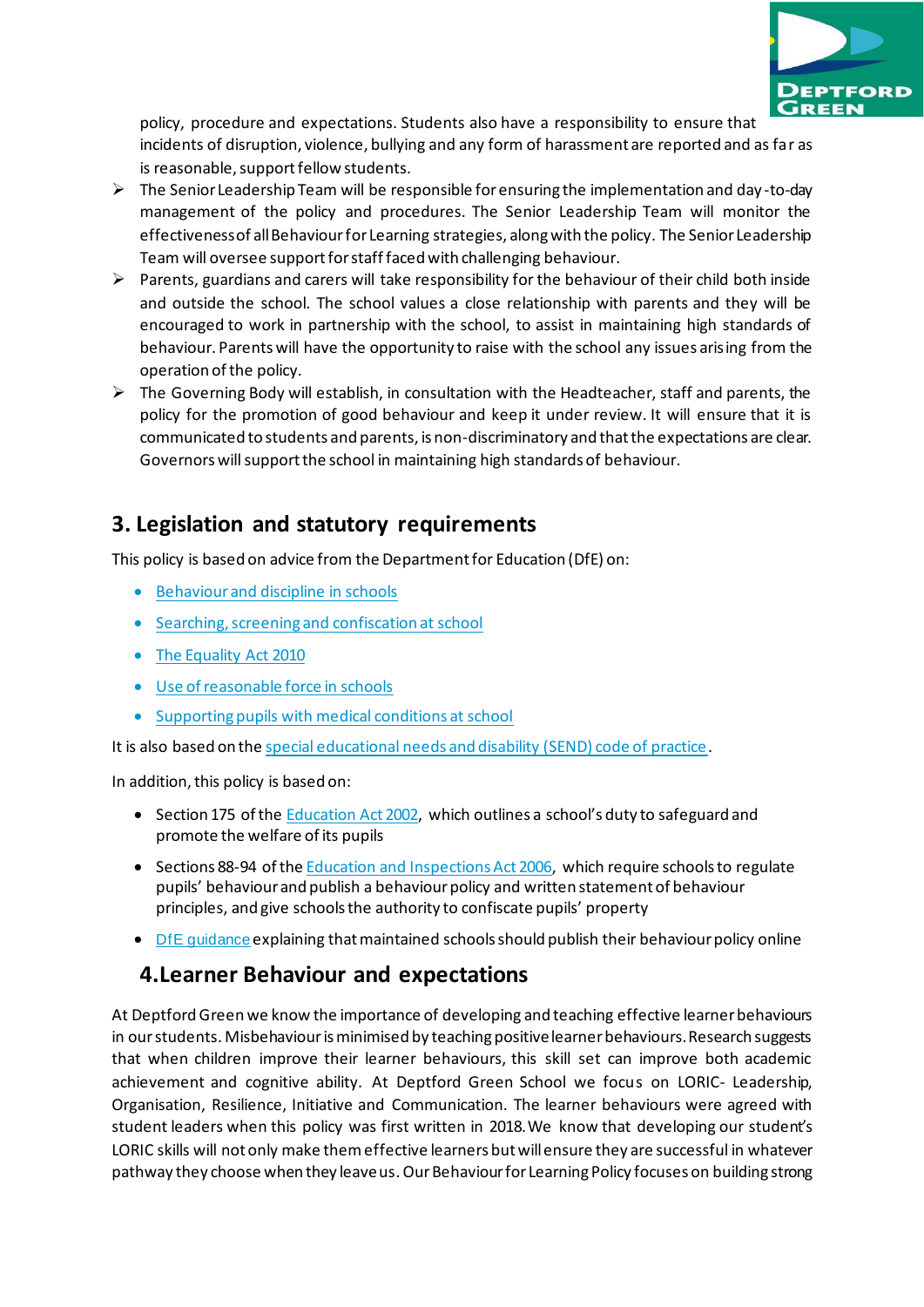

relationships with students and catching students doing the right thing. We reward students for demonstrating LORIC (our effective leaner behaviours):

**Leadership-** Students are encouraged to model excellence, motivate and encourage others and step up and volunteer.

**Organisation –** Students are encouraged to make full use of their time, meet deadlines, keep work well presented, complete all student actions in green pen and research topics in advance .

**Resilience** – Students are encouraged to remain focused even when they find things hard, they are encouraged to learn from mistakes and have a growth mind-set and they are encouraged to be solution focused and use the 5Bs when stuck with their work.

**Initiative** – Students are encouraged to ask questions, try out new ideas, be proactive and make links between thinking and learning.

**Communication**-Students are encouraged to listen carefully to other people's ideas, engage in discussion, use subject specific vocabulary and share and exchange information, news and ideas effectively.

We also promote strong values in our students. We want all students to make a positive contribution to our school and local community. Our values are kindness, respect and not causing harm to others and community. We should:

- help every student, and every member of staff, to achieve more than they ever thought possible, regardless of their starting points.
- be a community of excellence where we hold high expectations for success in ourselves and in others.
- foster an environment where individuals take responsibility for themselves and show respect for others as part of a healthy and safe community.
- value and embrace the fact that we are all different and show tolerance for the beliefs, faiths and opinions of others.
- prepare students for successful and fulfilling adult lives by giving them opportunities to experience work, volunteering and to participate in their community.
- help our students to develop into articulate, confident, courteous and considerate citizens.
- promote a love of learning by high quality and engaging teaching which delivers great learning outcomes.
- Celebrate the varied achievements of all students and all members of staff.

# **5. Rewards**

Putting in clear reward systems can improve pupil behaviour in the classroom when used as a broader teacher classroom management strategy. The school has a compelling reward system for students that will provide strong motivation, for individuals and groups, to meet behaviour and homework expectations and demonstrate the school values. Our student voice drive our reward system and they always have a say in how we reward students. The rewards system includes the following elements:

 $\triangleright$  Verbal praise.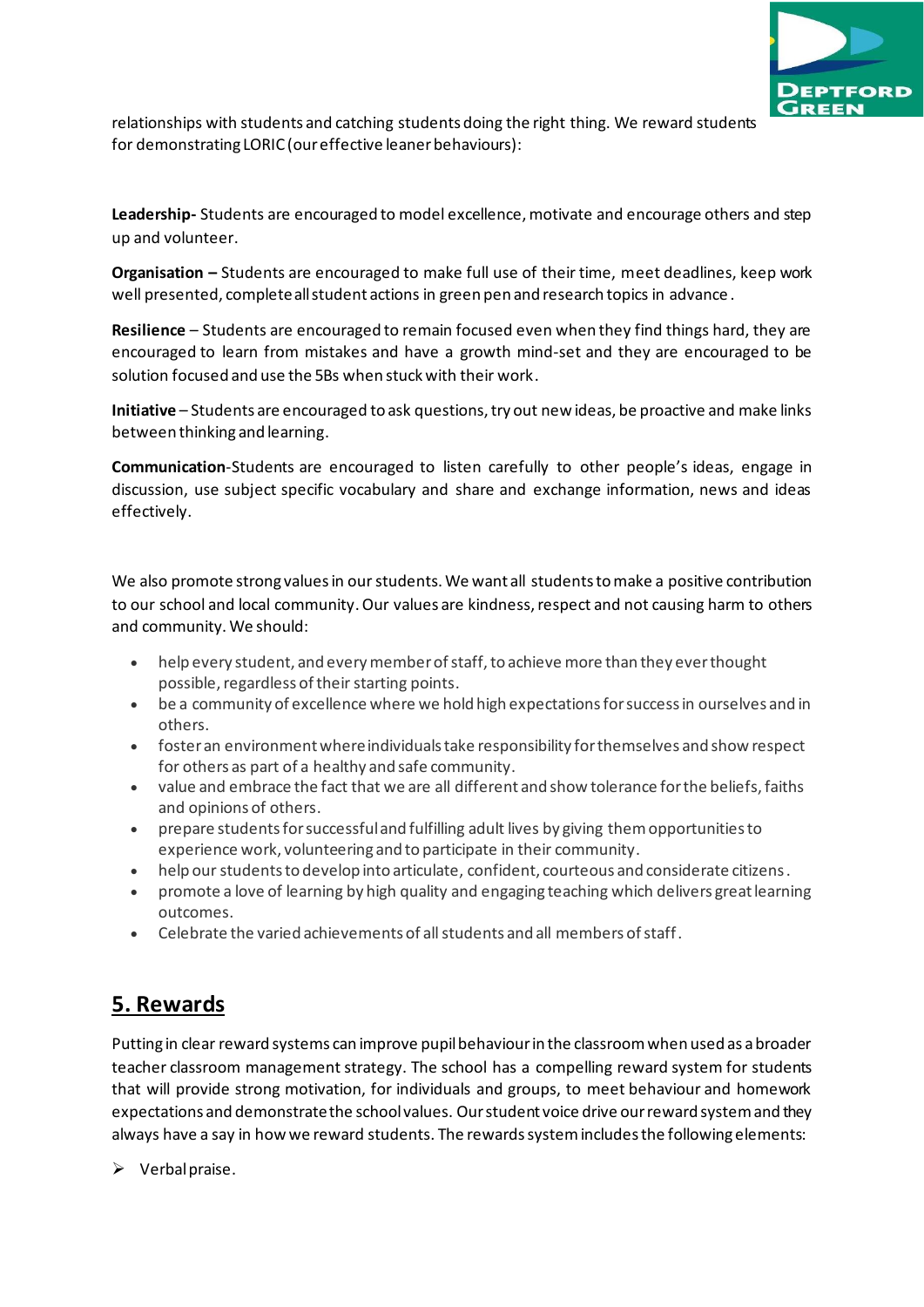

- ➢ LORIC points.
- $\triangleright$  Good news postcards.
- $\triangleright$  Letters/calls/emails home.
- ➢ Bronze, silver, gold and platinum LORIC and effort certificates and letters home.
- ➢ Special reward lunches, film afternoons, trips and visits and own clothes days.
- $\triangleright$  Queue jumps and other special privileges.
- $\triangleright$  Regular, formal awards for achievement and demonstrating school values.
- ➢ Individual and group rewards for regularly meeting behaviour expectations.
- $\triangleright$  Special, invitation-only, activities for students who are meeting behaviour and work expectations including trips and special events.

### **6. Behaviour Management – In lessons**

#### **Rules for the classroom**

- $\triangleright$  Follow all instructions immediately.
- $\triangleright$  Arrive fully equipped to learn.
- $\triangleright$  Always complete work to the best of your ability.
- $\triangleright$  Treat others with respect at all times.

#### **Classroom-teacherroutines**

Start of lesson routines:

- ➢ Meet and greet students at class door and ensure students enter calmly.
- $\triangleright$  Ensure all coats are removed before entering the room (this should already have happened unless the student is entering a lesson on the ground floor).
- $\triangleright$  Enforce the seating plan that should have been carefully considered.
- $\triangleright$  Ensure students have a starter activity to complete.
- $\triangleright$  Check uniform and equipment-give a behaviour point on Class charts if a student is not organised.
- $\triangleright$  Complete register and introduce the lesson objective and learner behaviour focus.
- ➢ Record any arrival after 5 minutes as LATE on sims. Allow the student into the classroom immediately for safeguarding reasons, speak to the student at an appropriate time re the importance of being punctual to lessons.

In lesson routines:

- $\triangleright$  When silence is required, you will request it and count back from 5.
- $\triangleright$  Give instructions with visible compliance and scan for compliance.
- $\triangleright$  "Track the speaker" for specific talk activities.
- $\triangleright$  Always clarify the expected behaviour for learning at each stage of the lesson e.g. 1. Hands up or "cold calling", silent work, pair and share …etc.

End of lesson routines: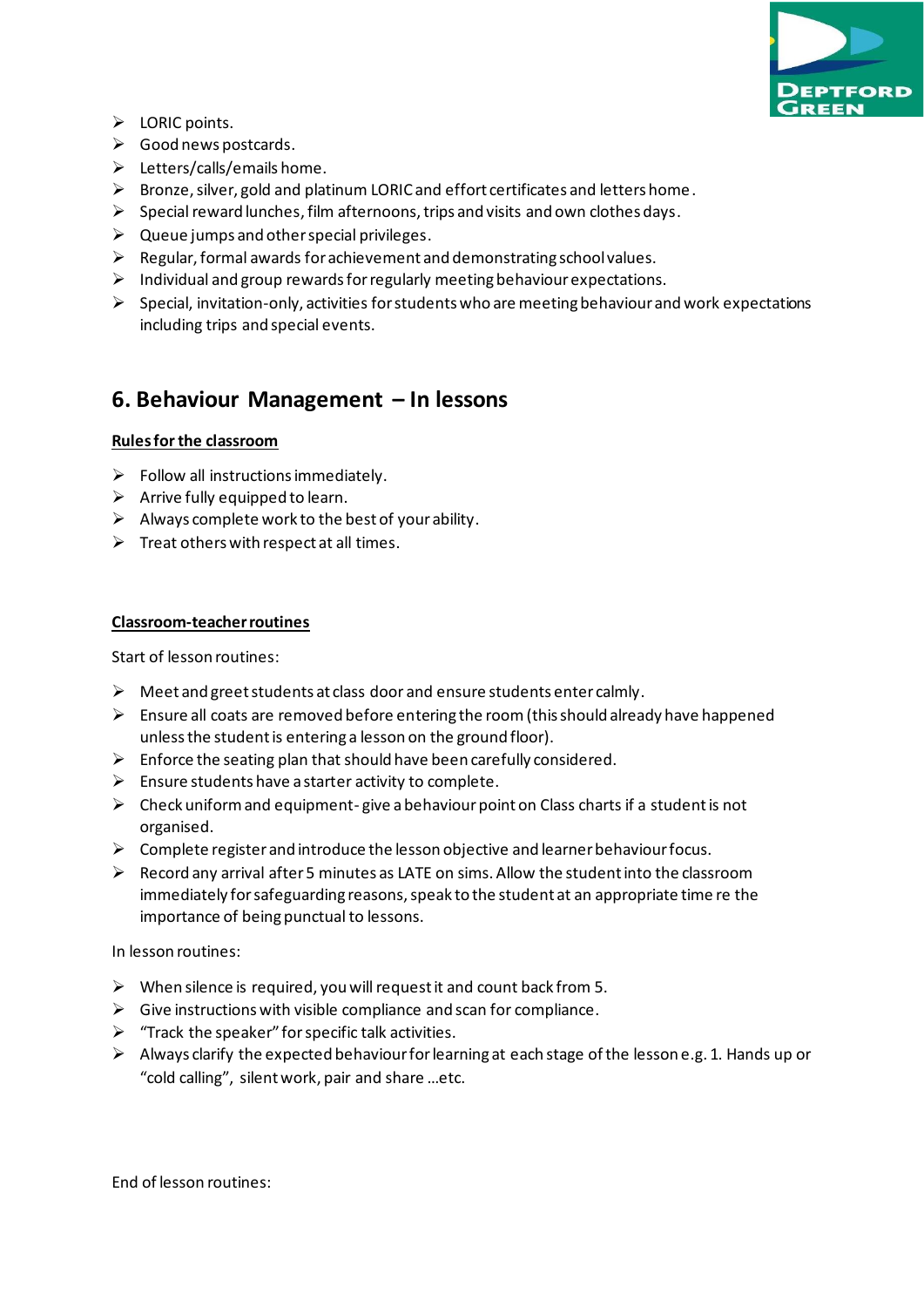

- $\triangleright$  End all lessons with a lesson review and review of specified learner behaviour.
- $\triangleright$  Reward students with positive learner behaviours on class charts.
- $\triangleright$  Pack away 5 minutes before the end.
- $\triangleright$  Get students to stand behind chairs.
- $\triangleright$  Ensure there is a structured dismissal.

#### **Student expectations**

- $\triangleright$  Arrive to class on time.
- $\triangleright$  Arrive to your lesson in full uniform with your coat removed.
- $\triangleright$  Sit where your teacher tells you.
- $\triangleright$  Enter the classroom room on teacher request.
- $\triangleright$  Take out the necessary equipment for learning immediately.
- $\triangleright$  Complete the 'starter' task.
- $\triangleright$  Do not talk when someone else is addressing the class.
- $\triangleright$  Raise your hand if you would like to ask a question or contribute to class discussions.
- $\triangleright$  Join in during lessons, respecting the views of others.
- $\triangleright$  Wait until after class, or in a teacher meeting, to discuss any issue about behaviour or sanction with the teacher. There is to be absolutely no arguing in class.
- $\triangleright$  Stay on task during class activities.
- $\triangleright$  No chewing gum or eating in lessons. Students may only drink water in lessons.
- $\triangleright$  Follow the school procedure for requesting and going to the toilet.
- $\triangleright$  No sitting on tables or desks or putting your feet on chairs.
- $\triangleright$  Mobile 'phones and headphones must be switched off and not visible.
- $\triangleright$  Tidy your work area and stand behind your chair until invited to leave.

#### **Sanctions**

**behaviour.**

For any student who does not abide by these rules, and as a consequence disrupts the learning of the class, the following sanctions will be applied:

- ➢ **Warning** All staff will immediately draw a student's attention to any inappropriate behaviour. A warning is issued, only once, and failing to heed it will escalate the situation to the next level. Take up time should be allowed before issuing a consequence.
- ➢ **Isolation within the classroom** A student who fails to follow a class teacher's warning will be moved to sit in another place within the classroom. Take up time should be allowed before issuing a consequence. This action will lead to a short reflection time (no more than 15 minutes) at the end of the day.
- ➢ **On called** A student who continues to behave inappropriately and fails to follow instructions once on the isolation desk will be removed from the class. The class teacher emails for patrol and the student is placed in another lesson to learn. The teacher records the parking on class charts. The student must then attend a weekly reflection time with their Head of Year in which they review what went wrong and discuss strategies to prevent further removals in the future. The parent is informed at the end of the day that their child was removed from the lesson. **Note: staff do not need to warn or isolate students if they display extremely poor or unsafe**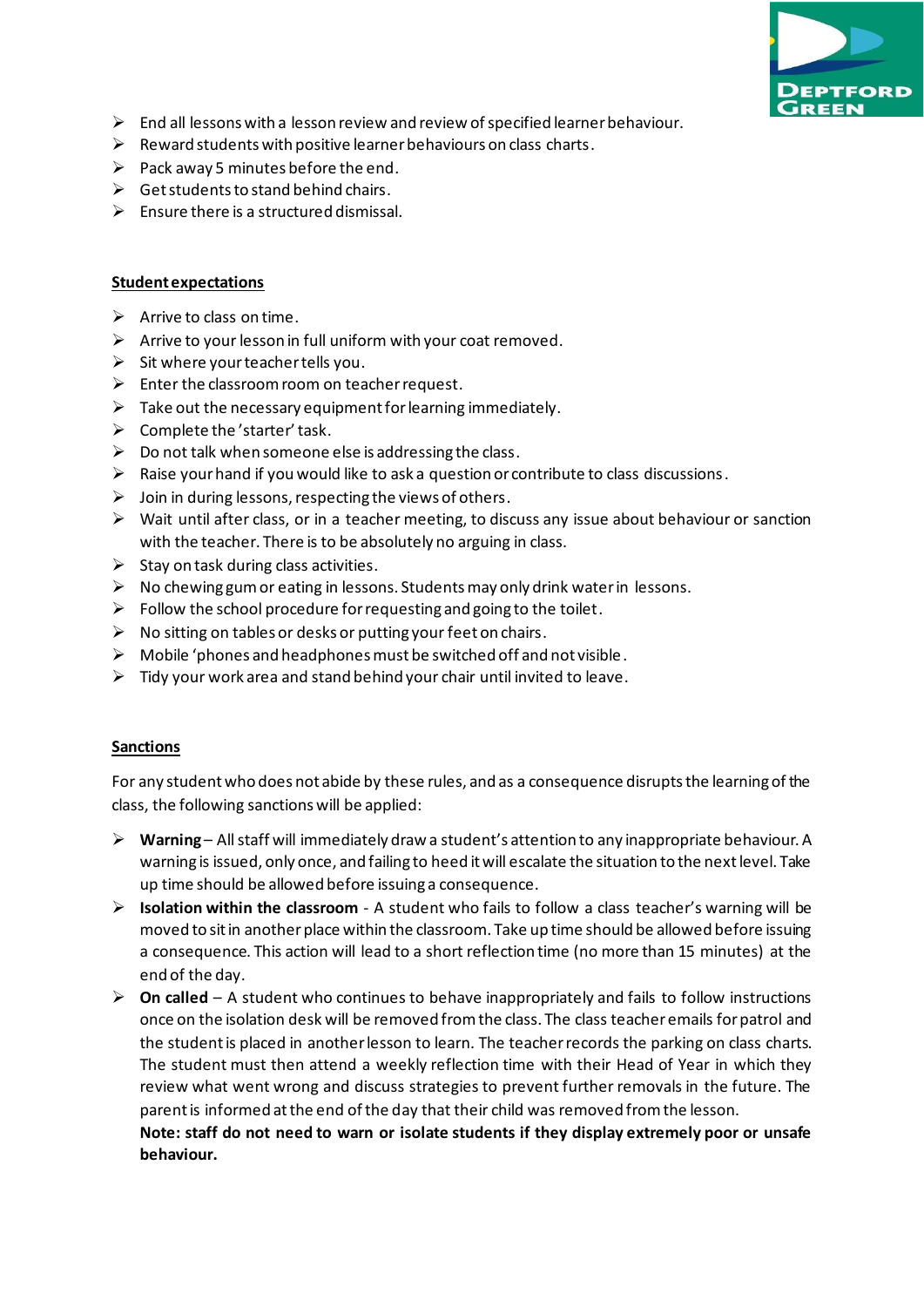

- ➢ **End of the day reflection -** If a student accumulates several behaviour points during the day they will be asked to remain behind at the end of the day to reflect on what went wrong and how they can improve for the following day. It is extremely important for all students to be able to reflect and review their learner behaviours as well as their academic progress. This will be no longer than 30 minutes and for this reason the school do not have to inform parents/carers in advance. This can also be completed with a class teacher if they'd like to issue a reflection themselves, all they need to do is inform the pastoral team that they are following up themselves.
- ➢ **Senior Leader reflection** Any student who accumulates a high number of behaviour points will be placed in the Senior Leader reflection for 60 minutes on a Friday. Parents will be informed of this via an email. The purpose of this is to have time with a Senior Leader to reflect on the week, discuss what went wrong and how they can do better the following week.
- ➢ **Reflection Room** A student will be placed in the reflection room if they are on called twice in a day, if they display extremely poor behaviour or if they are involved in a conflict with another student/s or a member of staff. This will give them time to inform us of what happened, time to reflect on what went wrong and time to restore any relationships that have been harmed and put them right so that everyone involved can go back into our school community and feel safe and ready to learn again.
- ➢ **Head of Dept/Head of Faculty sessions** home learning and inadequate work follow up. This will take place weekly and will be led by the HoD or Hof. Students will remain behind until missing work is completed.
- ➢ **Suspension** In extreme circumstances highlighted through the severe clause consideration will be given for a suspension. This is used as a last resort.

### **7. Behaviour Management – Outside of lessons**

#### **Rules for moving around the building.**

- ➢ Move about the building in a calm, purposeful and orderly manner, keeping left at all times.
- $\triangleright$  Wear full school uniform at all times.
- $\triangleright$  Mobile phones and headphones must not be seen or heard on the school premises at any time during the school day; if seen they'll be confiscated. Parents will need to collect them if it is a student second confiscation or more.
- $\triangleright$  Treat all other members of the school community with dignity and respect.

#### **Student expectations**

- $\triangleright$  Respect other students, their work and belongings.
- $\triangleright$  Move around the building in a calm, purposeful and orderly manner. Keep left.
- $\triangleright$  No eating or drinking on corridors. Only water is permitted outside of the canteen.
- $\triangleright$  Follow the uniform policy at all times.
- $\triangleright$  Keep the school clean and tidy.
- $\triangleright$  Do not take part in any gambling or 'money up' games at any time, or in selling to other students.
- $\triangleright$  Be where expected (no wandering around the building).
- $\triangleright$  Follow the school protocol for appropriate behaviour in assemblies and in the dining hall.
- $\triangleright$  Be respectful to all teachers and staff, including all visitors.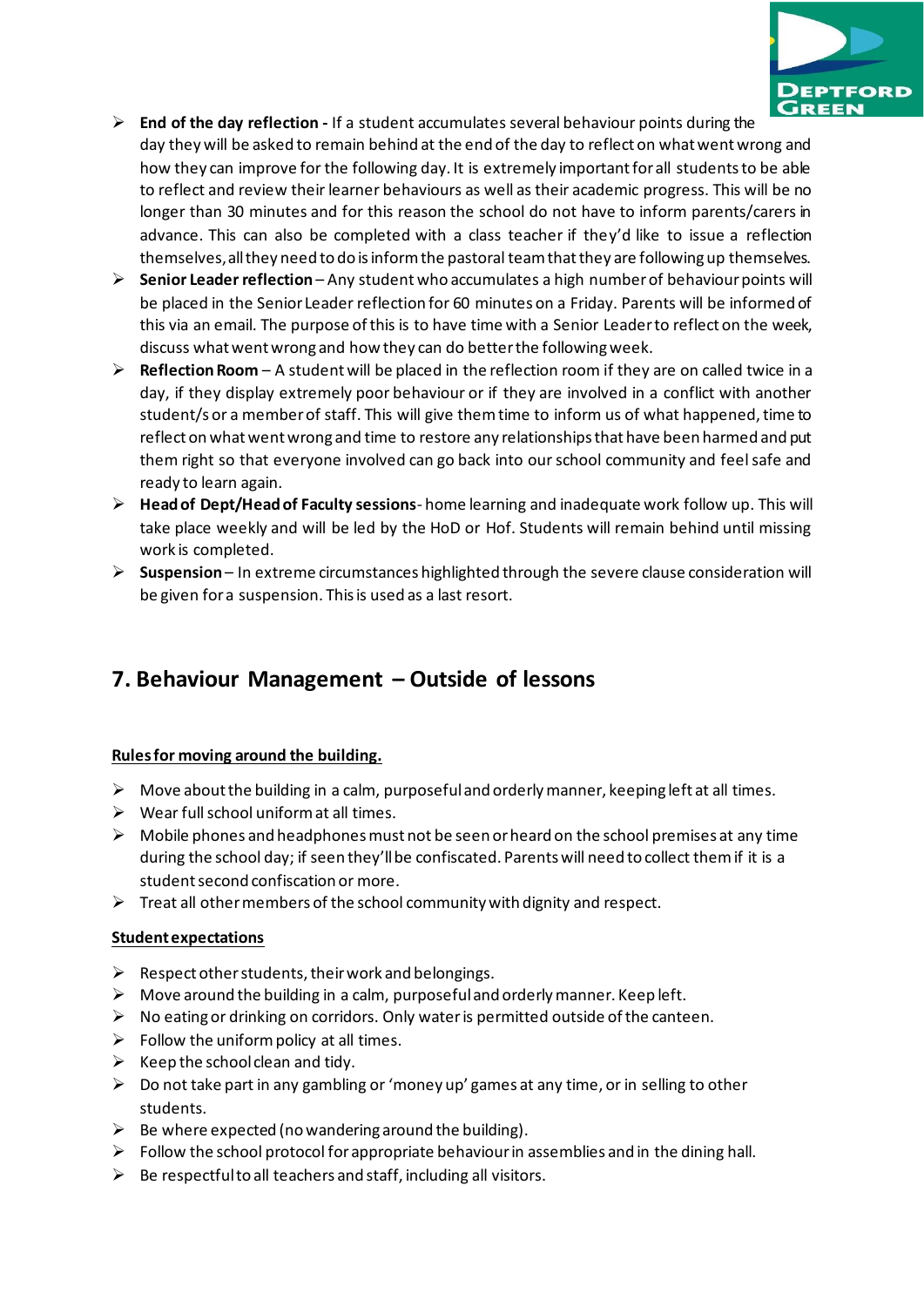

 $\triangleright$  Use appropriate language - no swearing.

#### **Sanctions**

For any student who does not abide by the school rules and, as a consequence, undermines our ethos, the following sanctions will be applied:

**Verbal warning-** All staff will immediately draw a student's attention to any inappropriate behaviour. A verbal warning is issued, only once, and failing to heed it will escalate the situation to the next level.

**Behaviour point awarded** - Any member of staff seeing the above rules being broken will instruct the student involved to stop and then issue a behaviour point for the negative behaviour on Class Charts. The student will then be asked to reflect on what went wrong at the end of the day with the pastoral team.

#### **End of the day reflection-**see above

**Behaviour contract**- A student who fails to adhere to our BFL Policy will be asked to sign a behaviour contract which states that the behaviour of concern is no longer displayed. Failure to adhere to our expectations will lead to more serious consequences.

**Community Service** – For any act of damage or vandalism to the school or poor behaviour in the local community, students will be required to do community service under the supervision of the Site/pastoral Team.

**Reflection room** - Students who have demonstrated extremely poor and/or dangerous behaviour around the building will be placed in the reflection room. This will give them time to inform us of what happened, time to reflect on what went wrong and time to restore any relationships that have been harmed and put them right so that everyone involved can go back into our school community and feel safe and ready to learn again. If a student has SEND or additional needs, we will make reasonable adjustments to ensure they can successfully pass their reflection, this will include breaks from the reflection room, or a student being placed in the Sanctuary to complete their reflection day.

**Referral to complete a reflection at another school**- If a student fails to meet our expectations in our reflection room, then it will lead to a suspension from school or a referral to complete the reflection at a school nearby. On return to Deptford Green School the student will need to complete the reflection again.

**Suspension**- Students who have demonstrated extremely poor and/or dangerous behaviour may be issued with a suspension. This is one of our most serious sanctions, this decision is never taken lightly, and we will do all we can to avoid issuing a suspension.

**Permanent exclusion-** If a student puts the safety and wellbeing of others at risk and they cause significant harm to others then their place in our school will be reviewed.

#### **Expectations outside the school**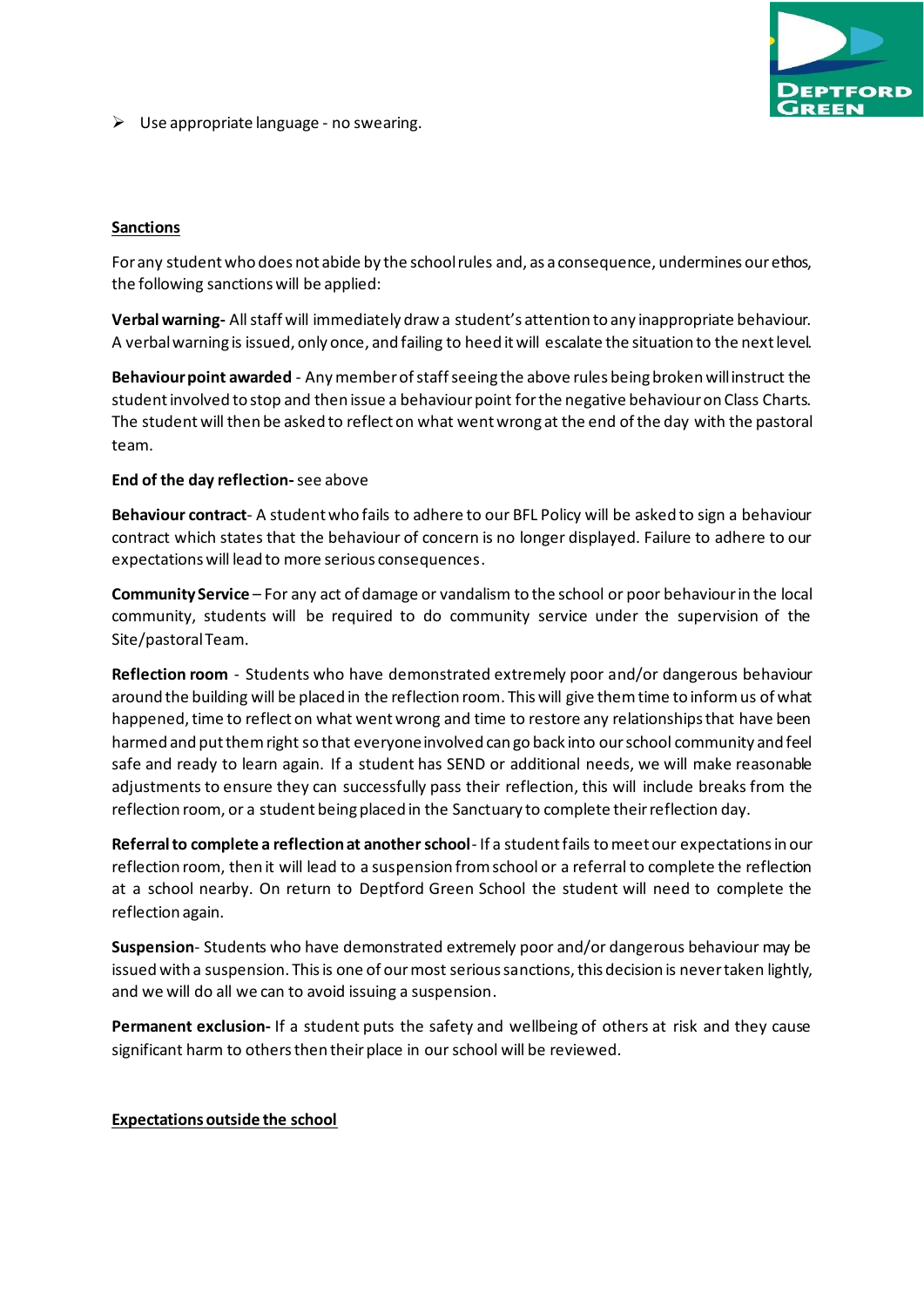

Students are expected to be responsible citizens of the local community and good representatives of Deptford Green School. Poor behaviour travelling to and from the school or on any trip or visit will be treated as if it occurred inside the building.

Wear full uniform in the correct manner on the way to and from the school and on day trips out.

- $\triangleright$  Use appropriate and respectful language when outside the school.
- $\triangleright$  Always behave in a way that projects a positive image of you and of the school.
- $\triangleright$  Keep the neighbourhood free of litter. Students should put all wrappers, paper, cans, etc. in rubbish bins.
- $\triangleright$  Treat the journey to and from the school as part of the school day.
- $\triangleright$  Use appropriate manners at bus stops and on public transportation.
- $\triangleright$  Always be kind and respectful. Bullying of other students (including cyber-bullying) outside school, including holidays, will be treated as a school matter.
- $\triangleright$  Students are expected to leave school and go directly home. Students not in a club should be clear of the shops and either waiting for or already on a bus to go home.

Any student who fails to meet our expectations on the way to and from school will be issued with one of the sanctions above. The level of sanction will depend on the severity of the incident.

#### **Restorative justice and Reconciliation meetings**

The school is committed to the prompt resolution of behaviour issues in order to avoid any interruption to learning. We work restoratively with staff, students and our whole community when harm has been caused. We have all pastoral staff trained in restorative approaches. We also train year 11 and 10 students as Restorative Peer Mediators. When harm has been caused, we get students to think about how it made other people feel, how they think they can put things right so that we can move forward and ensure everyone feels safe.

This may require students to remain behind to meet with other students or teachers after the official end to the school day. We reserve the right to meet with students for a maximum of 30 minutes after school without giving prior notice to parents. Where it is considered necessary, an appropriate school manager may be involved, as a third party, in reconciliation meetings. Where further follow up is required or a more substantial detention is issued parents will be given 24 hours' notice, of any meeting that is due to last for longer than 60 minutes.

### **8. Failure to adhere to the policy**

All members of the school community have the responsibility to uphold our behaviour principles. Failure to follow our policy will lead to a number of different actions.

### **Placing students on report**

SLT, Heads of Department, Heads of Year, Class Teachers and tutors may all use an appropriate report to monitor a specific concern with a student and to support appropriate conduct.

When a student is placed on report the following is required: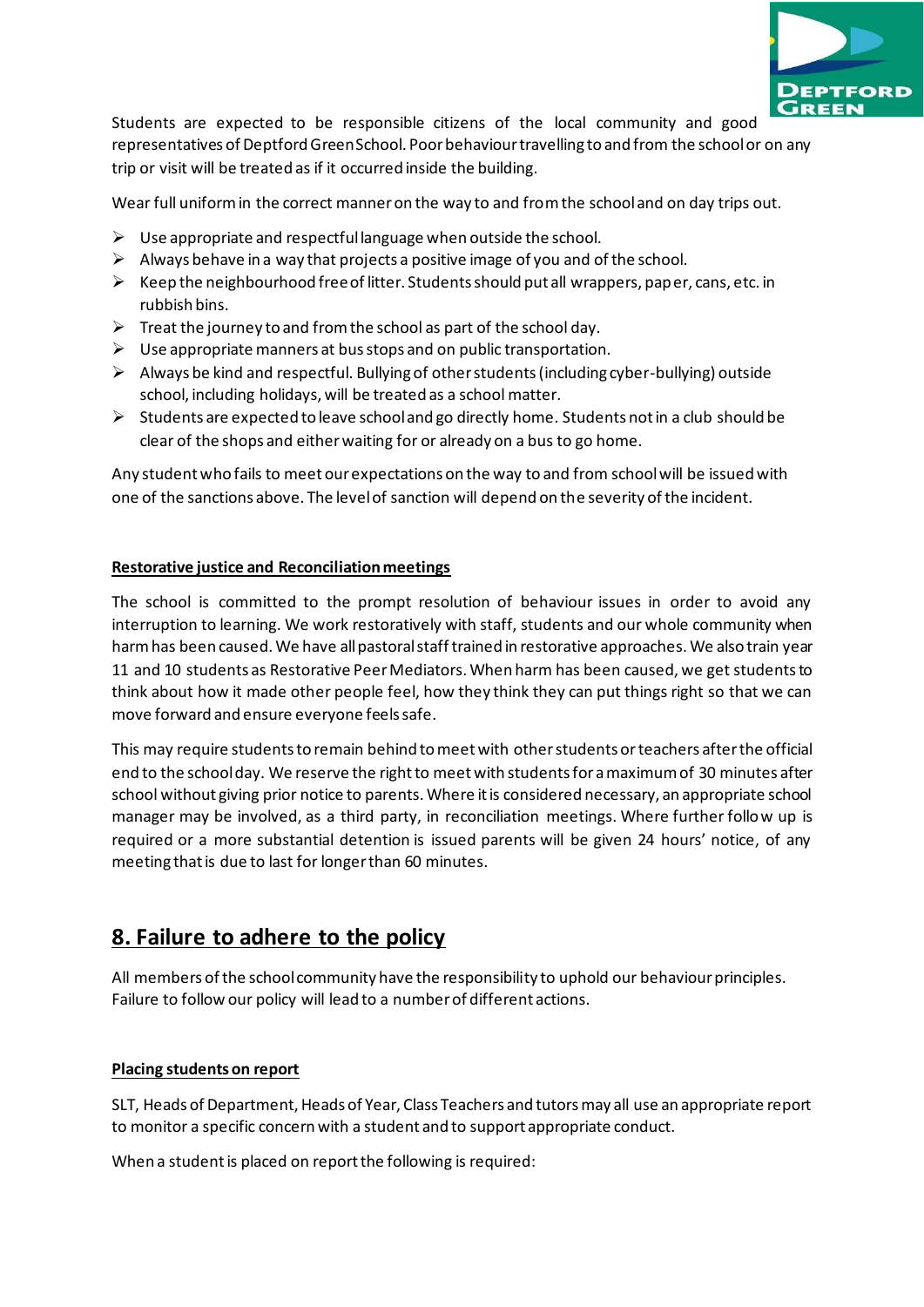

- ➢ Statement of the behaviour or academic issue being addressed.
- $\triangleright$  Clearly stated targets for the student to achieve.
- ➢ Strategies for staff to implement with the student to support improvement.
- $\triangleright$  Parents and class teachers are informed.

Whoever places a student on report must ensure that parents are notified, the reason for the report is explained and what role they need to play in the process. HOYs will be consulted before any student is placed on any level of report.

#### **Support and intervention**

The school recognisesits legal duty under the Equality Act 2010 to prevent pupils with a protected characteristic from being at a disadvantage. Consequently, our approach to challenging behaviour may be differentiated to cater to the needs of the pupil.

The school's Head of Inclusion and special educational needs co-ordinator will evaluate a pupil who exhibits challenging behaviour to determine whetherthey have any underlying needs that are not currently being met.

Where necessary, support and advice will also be sought from specialist teachers, an educational psychologist, medical practitioners and/or others, to identify or support specific needs.

When acute needs are identified in a pupil, we will liaise with external agencies and plan support programmes for that child. We will work with parents to create the plan and review it on a regular basis.

Heads of Year, the Head of Inclusion and members of the Senior Leadership Team continually monitor and analyse behaviour for learning data. Students who persistently fail to meet our policy expectations are given support and interventions to modify their behaviour over time. The provision and outcomes of this are reviewed regularly with parents. Where there is no impact from interventions and support the provision of the student is reviewed. This review may include a managed move, a placement at an alternative provider or a permanent exclusion.

We also have peer support for younger students. Our Restorative Peer Mediators are available before school and at lunchtime for younger students. They have had training in restorative justice and can deal with minor conflicts between younger children.

### **9. Working with parents**

Parents are expected to:

- Support their child in adhering to our Behaviour for Learning Policy.
- Read the policy and communicate any changes they'd like to see applied through parent forums.
- Use ClassCharts to monitor their child's positive and reflection points daily.
- Congratulate their child when they are awarded positive points.
- Discuss reflection points; what went wrong and how can they improve.
- Allow their child to stay for after school reflection if their child has not met our expectations.
- Inform the school of any changes in circumstances that may affect their child's behaviour.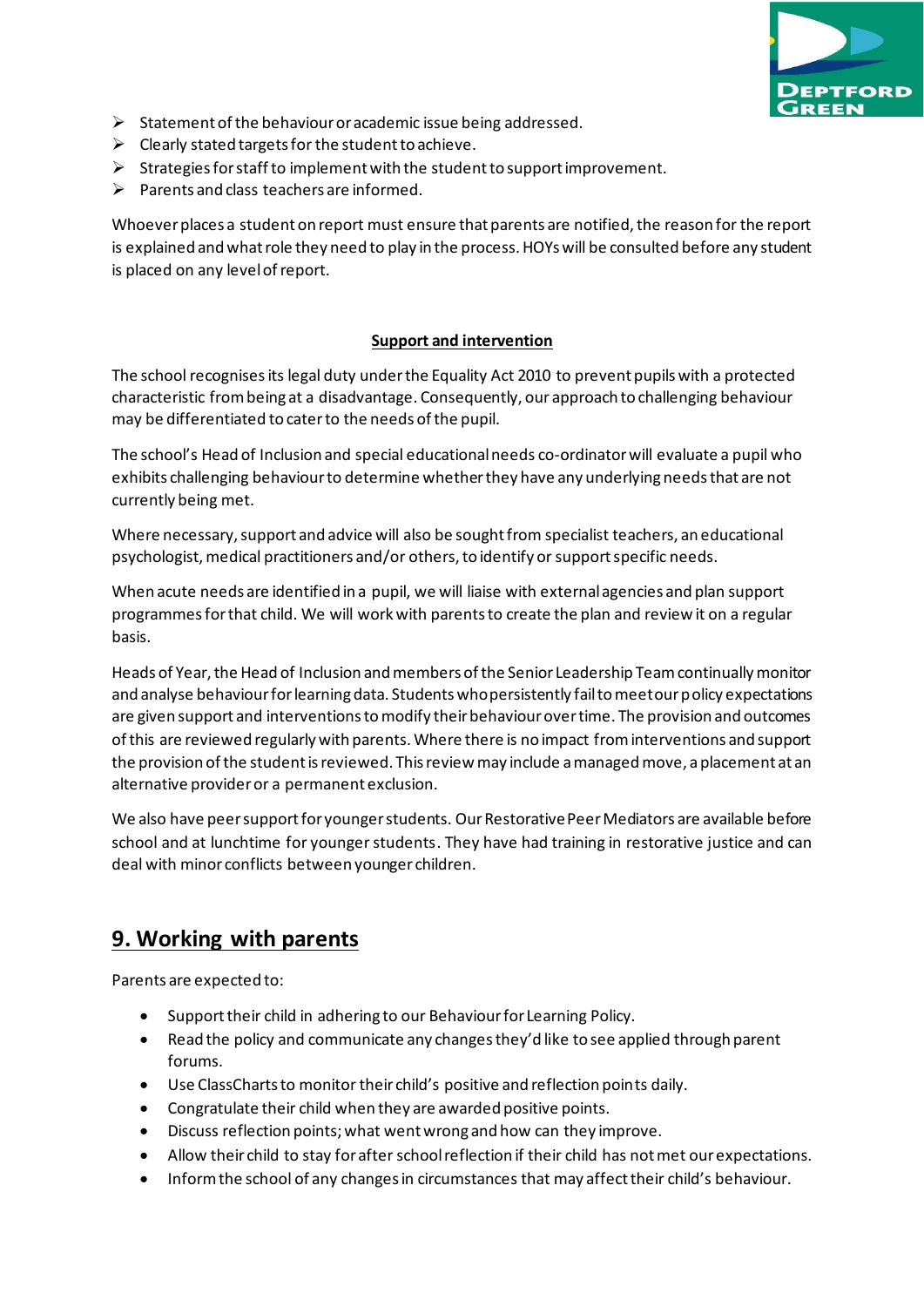

- Attend meetings to discuss engagement concerns.
- Support their child in adhering to our behaviour policy.

# **10. Bullying**

At Deptford Green School our core values are to be respectful and kind (both in person and online). Our students are taught this as soon as they start at our school, and we teach them why being kind and respectful is so important. If a negative interaction or incident occurs we work restoratively in the first instance.

**Bullying** is defined asthe repetitive, intentional harming of one person or group by another person or group, where the relationship involves an imbalance of power. Bullying is, therefore:

- Deliberately hurtful
- Repeated, often over a period of time
- Difficult to defend against

Bullying can include:

| <b>Type of bullying</b>   | <b>Definition</b>                                                                                                                                                                   |  |  |
|---------------------------|-------------------------------------------------------------------------------------------------------------------------------------------------------------------------------------|--|--|
| Emotional                 | Being unfriendly, excluding, tormenting                                                                                                                                             |  |  |
| Physical                  | Hitting, kicking, pushing, taking another's belongings, any use of<br>violence                                                                                                      |  |  |
| Racial                    | Racial taunts, graffiti, gestures                                                                                                                                                   |  |  |
| Sexual                    | Explicit sexual remarks, display of sexual material, sexual<br>gestures, unwanted physical attention, comments about sexual<br>reputation or performance, or inappropriate touching |  |  |
| Direct or indirect verbal | Name-calling, sarcasm, spreading rumours, teasing                                                                                                                                   |  |  |
| Cyber-bullying            | Bullying that takes place online, such as through social<br>networking sites, messaging apps or gaming sites                                                                        |  |  |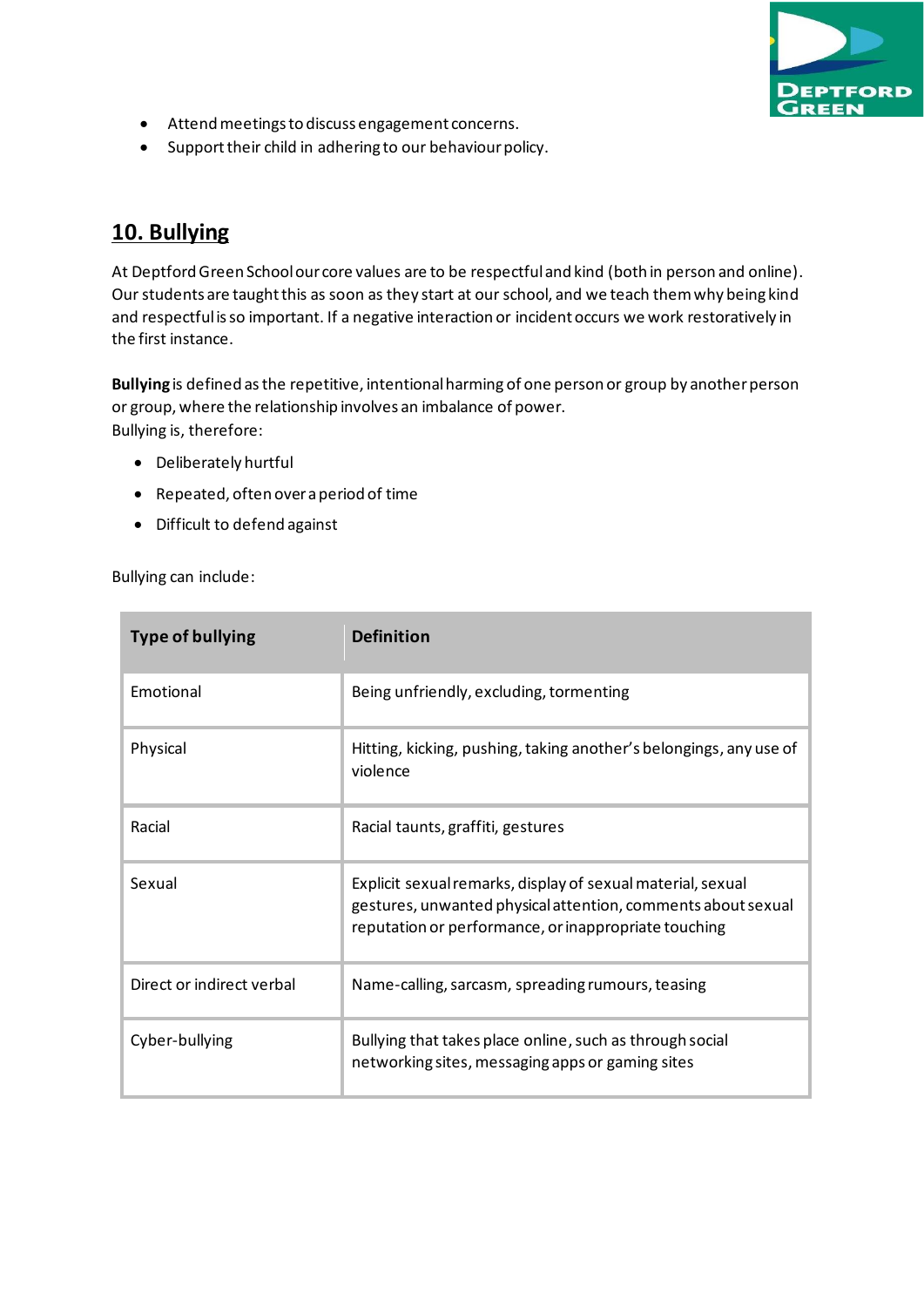

If a pupil, parent or member of staff suspects that a pupil is being bullied then they must report it to either the Form Tutor, Pastoral Leader or the Head of Year immediately. An investigation will then be carried out to collect as much information on the incident as possible.

If we establish that it is bullying, we use restorative approaches to restore harm and restorative contracts are signed. The contracts state that the student will stop the behaviour and will be made aware of the consequences of failing to do so. If the restorative contract was not adhered to and another incident occurs, then the student causing the harm will be suspended or placed in a reflection room at our school or a local school. On their reintegration meeting we will offer support and strategies to ensure that no further bullying occurs. We will meet with parents, and we will also make it clear that if there were to be a third incident which is considered to be bullying that we would review that student place in our school. If we need to at this stage, we may consider completing a safety plan or a risk assessment. Alternatives could include a managed move, a placement at an alternative placement or a permanent exclusion.

All students who have been subjected to bullying or who have been bullying others will be offered pastoral support or support from Place to Talk or Place to Be. They will also be offered safe places to go during unstructured times (the library, or a club).

At Deptford Green School our students know how important their safety and the safety of others is. They know that our community is about positive relationships, promoting wellbeing, being respectful and having caring attitudes to all. Our students know what bullying is and they know that they must report bullying and not be a bystander. Once we are made aware of any bullying students know that we deal with it quickly and effectively by following the procedures above.

We have 25 student leaders in year 10 and 11 who have been trained restoratively and who are available during tutor time, break time, lunchtime and after school to support younger students.

# **11. Serious Incidents and Physical Violence**

Incidents of a very serious nature (normally those that would be reported to the police) must be reported to the governing body. The school works in partnership with the police through our Safer Schools Officer. The school may inform the police when any offence of a criminal or anti-social nature has taken place. The school is obliged to give the police any evidence of a criminal act discovered in the course of a search under the Violent Crime Reduction Act. This may include drugs. The school will fully cooperate with any police investigation, on request, regarding one or more of our students. The Headteacher will always take the decision over police involvement in any incident, and must be informed at the earliest opportunity of any potential police involvement relating to the school.

The school will not tolerate any acts of violence or physical aggression. In any incident involving physical violence, a record will be kept in the file of the victim as well as in the file of the perpetrator. The victim's parents will be informed of the steps taken to deal with the matter. Where appropriate the Headteacher may refer the use of physical violence to the police. Where both parties are held to be culpable, a note of the incident and the action taken will be recorded in both files. Normally all parties involved in a physical altercation will receive the same sanction, namely exclusion. Extreme use of violence, repeated use of violence or the threat, or use of any offensive weapon, will result in permanent exclusion. This applies to incidents on the journey to or from school.

#### **Severe clause**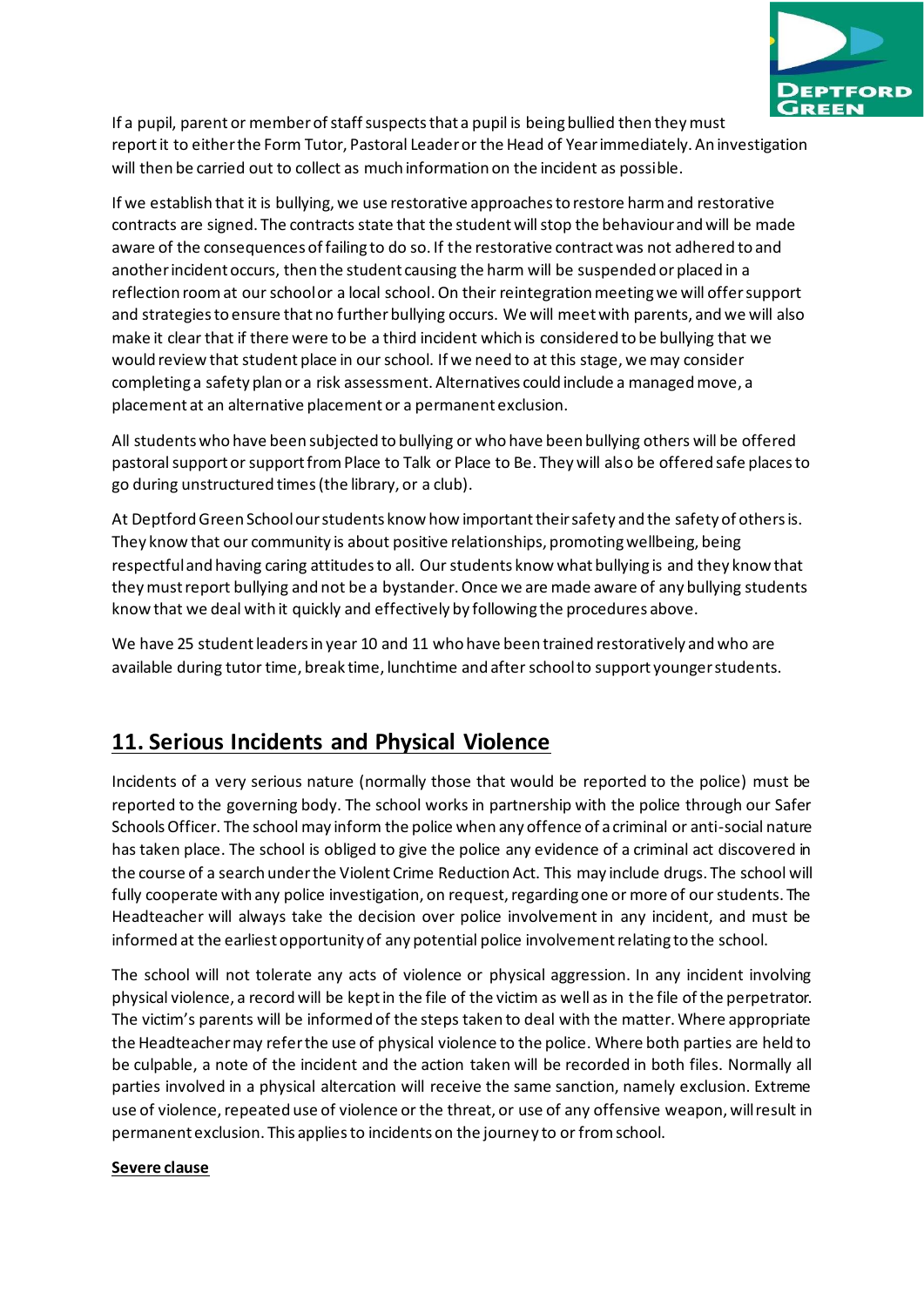

Any of the following behaviours will be immediately referred to a member of the SLT and parents will be contacted immediately.

- $\triangleright$  Use of threatening or violent behaviour or endangering the safety of others.
- $\triangleright$  Abuse of a member of staff.
- $\triangleright$  Damage to the school premises.
- $\triangleright$  Suspicion of use or possession of drugs, alcohol or any other illegal substance.
- $\triangleright$  Suspicion of possession of an offensive weapon.
- ➢ Use of "sexualised" language/behaviour or sexual harassment in school and/or social media.
- ➢ Use of media/communication intended to encourage anti-social or threatening behaviour.

Students will be immediately placed in isolation until an investigation can be carried out. If confirmed, any of the above may lead to fixed term or permanent exclusion.

# **12. Sexism and sexual harassment**

We want everyone to feel included, respected and safe in our school. We will not tolerate any types of abuse, which includes name-calling and sexist comments. All staff are trained to maintain the attitude that 'it could happen here' They are trained to be alert and vigilant, recognise the indicators and take action by reporting concerns (no matter how small).

**Sexist comments** are those which discriminate based on sex, particularly against women. Sexismalso includes behaviour or attitudes that create stereotypes of social roles based on sex. **Sexual harassment** means unwanted conduct of a sexual nature – such as sexual comments, sexual jokes or taunting, physical behaviour like interfering with clothes, or online harassment such as sexting

**Sexual violence** means rape, assault by penetration, or sexual assault (intentional sexual touching).

All staff and pupils are encouraged to call out and/or report this behaviour. We deliver this message through assemblies, tutor sessions and through our RSHE curriculum. Pupils are taught cover what healthy and respectfulbehaviourtowards one another looks like, they are taught about consent and respectful behaviours.

We will consider all reports on a case-by-case basis but all reports of sexism, sexist comments, sexual harassment, or sexual violence will be taken extremely seriously. All staff know that they must listen to and reassure the victim, they know what victim blaming is and they will ensure that it does not happen in our school. Appropriate intervention and support will be in place for the people/person who was affected by any of the behaviours above and the person who instigated it.

If pupils make inappropriate sexist comments or are involved in an incident of sexual harassment or sexual violence we will:

- Ask themto apologise to anyone the comment was directed at
- Give them a verbal warning
- Write a letter, make a phonecall or organise a meeting with the parents
- Ask the student to do community service to pay back
	- Support and educate them to improve their behaviour and learn from mistakes
		- Monitor their behaviourfor any recurrence
- Use the reflection room to isolate them until restorative work can take place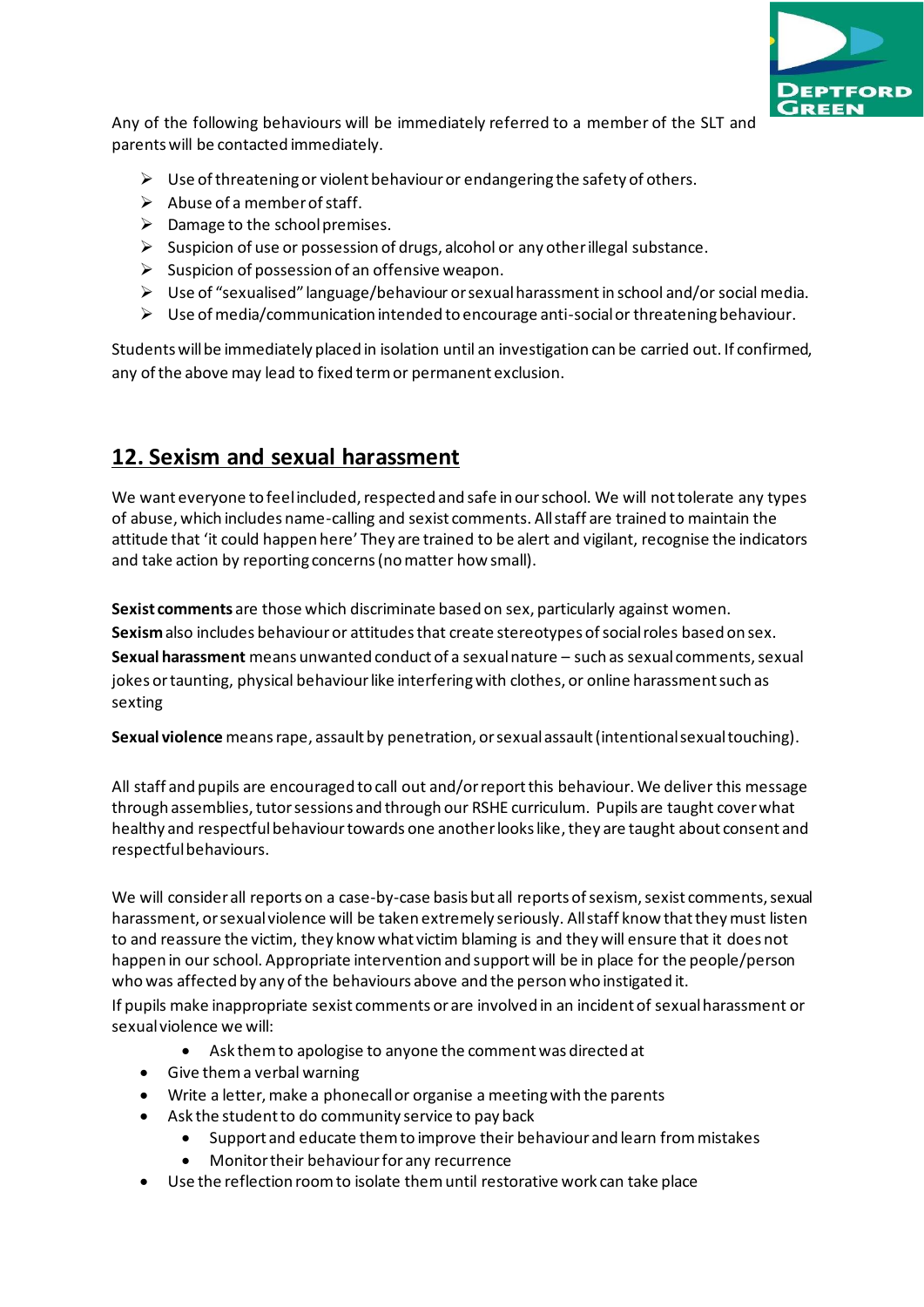

- Issue a Fixed Term Exclusion or a permanent exclusion in the most serious of incidents
	- Escalate the sanction if the pupil refuses to apologise in the first instance -inform parents, deliver targeted pastoral interventions and educate them further until they understand why their behaviour is not acceptable.
- Offer counselling and/or pastoral support and intervention for the person/people affected and the person who instigated the behaviour
- Complete a safety a safety plan with the person who instigated the behaviour and their parents/carers
- Make an immediate needs and risk assessment to ensure all students involved feel safe and protected
- Consider outreach programmes if appropriate
- Make a referral to Early Help, the Police, Children's Social care and/or other local safeguarding providers and external agencies to access specialist services

The response and actions taken by the school will depend on the wishes of the victim, the nature of the incident, the ages of the children involved, the ongoing risks and all other related issues and wider context. Our responses will be:

- ➢ Proportionate
- ➢ Considered
- ➢ Supportive
- $\triangleright$  Decided on a case-by-case basis

The person/people who instigated the behaviour and the people/person affected by it will both be offered intervention and support. We will deal with each incident in a case-by-case basisin one of the following four ways; manage it internally, request early help, refer to social care and/or report to the police.

# **13. Restraint/Use of Force**

The school does not advocate the use of restraint of students. An underlying principle of this policy is to create an ethos where restraint should not be necessary.

Only in exceptional circumstances will physical intervention be used.

- $\triangleright$  To prevent students from committing a criminal offence.
- $\triangleright$  To prevent students from injuring themselves or others.
- $\triangleright$  To prevent students from causing damage to property, including their own property.

As a last resort, when all other strategies have proved ineffective, in preventing a student from engaging in behaviour which disrupts the good order and discipline of the school.

If required to use physical intervention, staff will:

- $\triangleright$  Use the minimum force necessary, proportionate to the circumstances.
- $\triangleright$  Use it as an act of care, and not as punishment.
- $\triangleright$  Be recorded and reported to parents.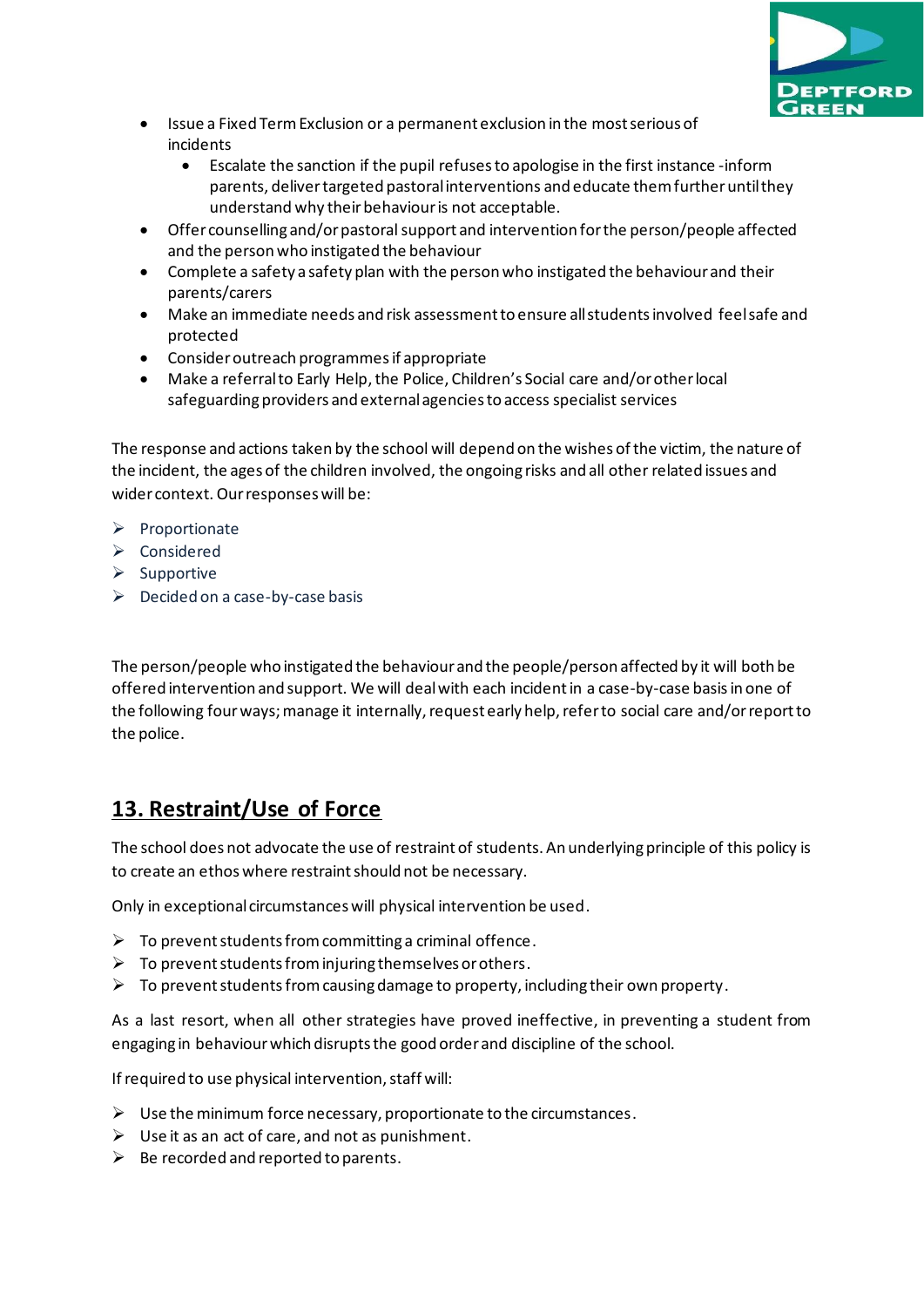

### **14. Screening and searching students**

Searching and screening pupils is conducted in line with the DfE's latest quidance on searching, [screening and confiscation](https://www.gov.uk/government/publications/searching-screening-and-confiscation).

School staff can search a pupil for any item if the pupil agrees. The Headteacher, Senior Leadership Team and Pastoral Teams are authorised to search pupils or their possessions, without consent, where they have reasonable grounds for suspecting that the pupil may have a prohibited item. Prohibited items are:

- knives or weapons.
- alcohol.
- illegal drugs.
- stolen items.
- tobacco and cigarette papers.
- fireworks.
- pornographic images.
- any article that the member of staff reasonably suspects has been, or is likely to be, used:
- to commit an offence, or
- to cause personal injury to, or damage to the property of, any person (including the pupil).

• The Headteacher and authorised staff (SLT, Pastoral Team) can also search for any item banned by the school rules which has been identified in the rules as an item which may be searched for.

Confiscation

• School staff can seize any prohibited item found as a result of a search. They can also seize any item, they consider harmful or detrimental to school discipline.

### **15. Malicious allegations**

Where a pupil makes an accusation against a member of staff and that accusation is shown to have been malicious, the headteacher will discipline the pupil in accordance with this policy.

Please refer to our safeguarding policy, statement of procedures for dealing with allegations of abuse against staff for more information on responding to allegations of abuse.

The headteacher will also consider the pastoral needs of staff accused of misconduct.

# **16. Staff training**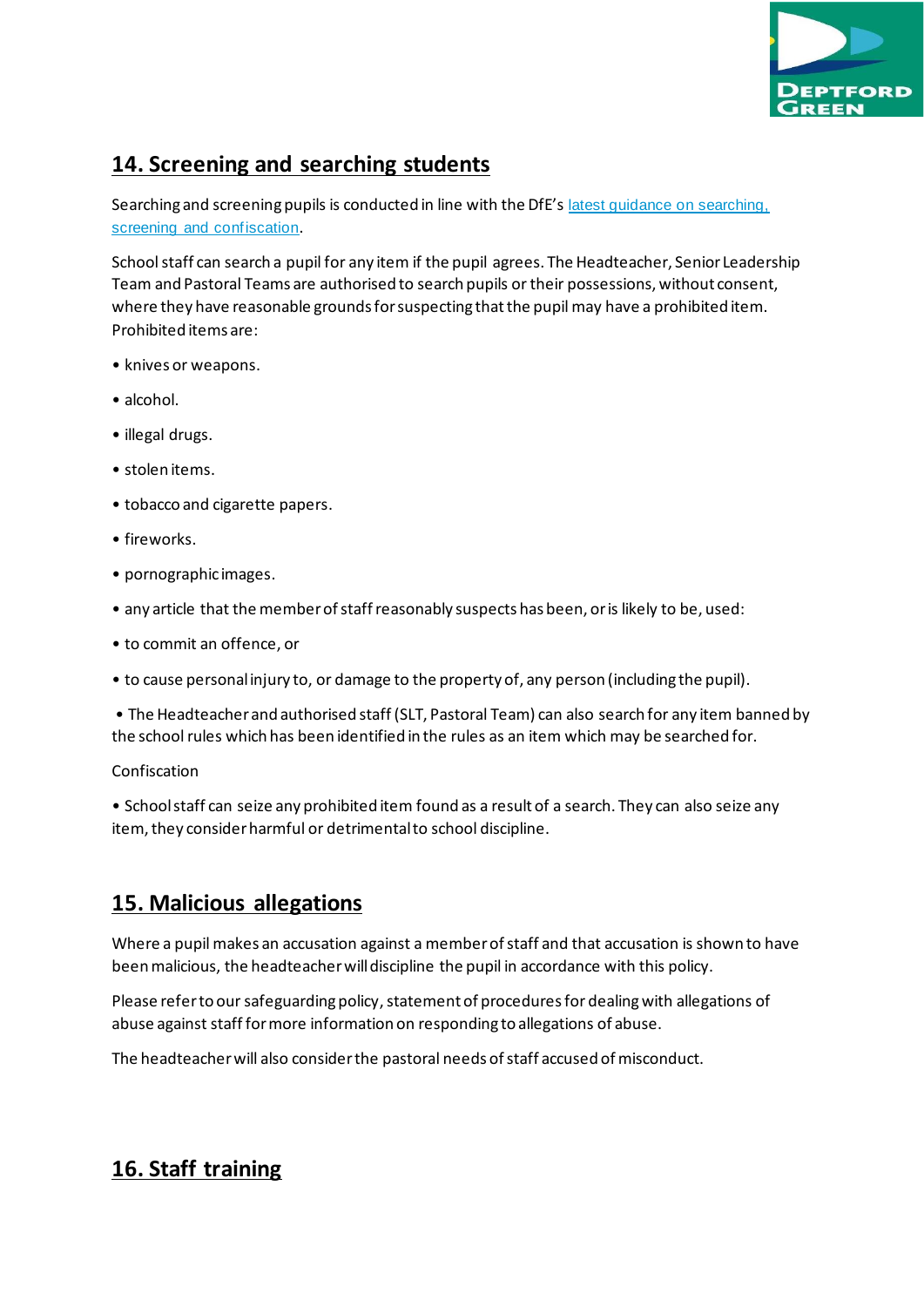

Our staff are provided with training on managing behaviour, as part of their induction process. Our inclusion, pastoral and Senior Leadership teams are also offered training on physical restraint.

Behaviour management will also form part of continuing professional development. Identified members of staff will receive bespoke support and training in this area if it is identified as an area needing development. Staff can opt to do a 'ward round' so that they can observe others and look at best practice.

# **17. Complaints Procedure**

Any complaints regarding the application of this Behaviour for Learning Policy should be made in writing to the Headteacher.

### **18. Monitoring and Evaluation**

This behaviour policy will be reviewed by the headteacher and full governing board/committee name every year. At each review, the policy will be approved by the headteacher.

### **19. Links with other policies**

This behaviour policy is linked to the following policies:

- Exclusions policy.
- Safeguarding policy.
- SEND policy.
- Teaching and learning policy .
- Equality policy.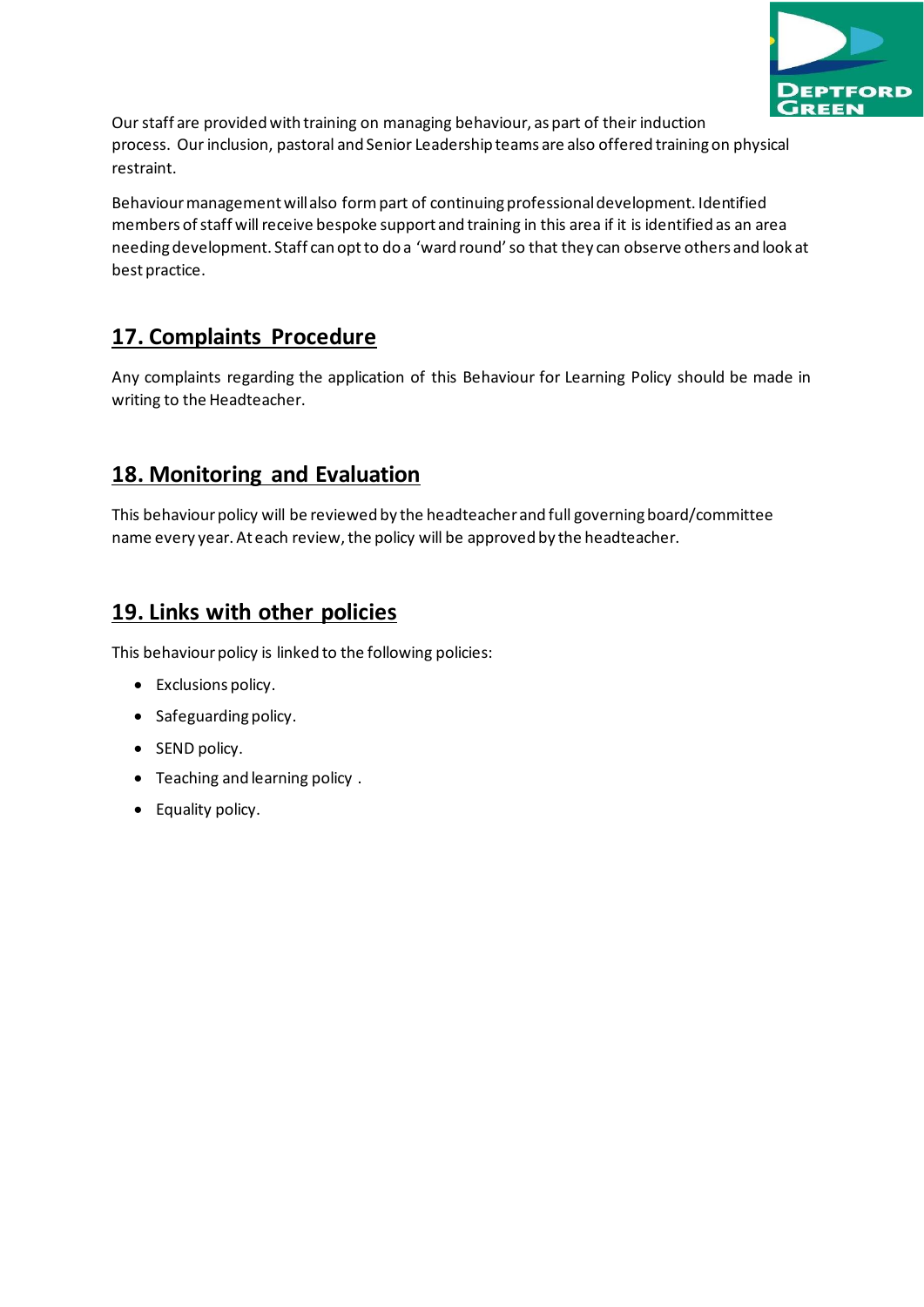

# **Appendix 1: written statement of behaviour principles**

- Every pupil understands they have the right to feel safe, valued and respected, and learn free from the disruption of others.
- All pupils, staff and visitors are free from any form of discrimination.
- Staff and volunteers set an excellent example to pupils at all times.
- Rewards, sanctions and reasonable force are used consistently by staff, in line with the behaviour policy.
- The behaviour policy is understood by pupils and staff.
- The exclusions policy explains that exclusions will only be used as a last resort, and outlines the processes involved in permanent and fixed-term exclusions.
- Pupils are helped to take responsibility for their actions.
- Families are involved in behaviour incidents to foster good relationships between the school and pupils' home life.

The governing board also emphasises that violence or threatening behaviour will not be tolerated in any circumstances.

This written statement of behaviour principles is reviewed and approved by Emily Stanghon (Assistant Headteracher) and the School and Community Committee annually.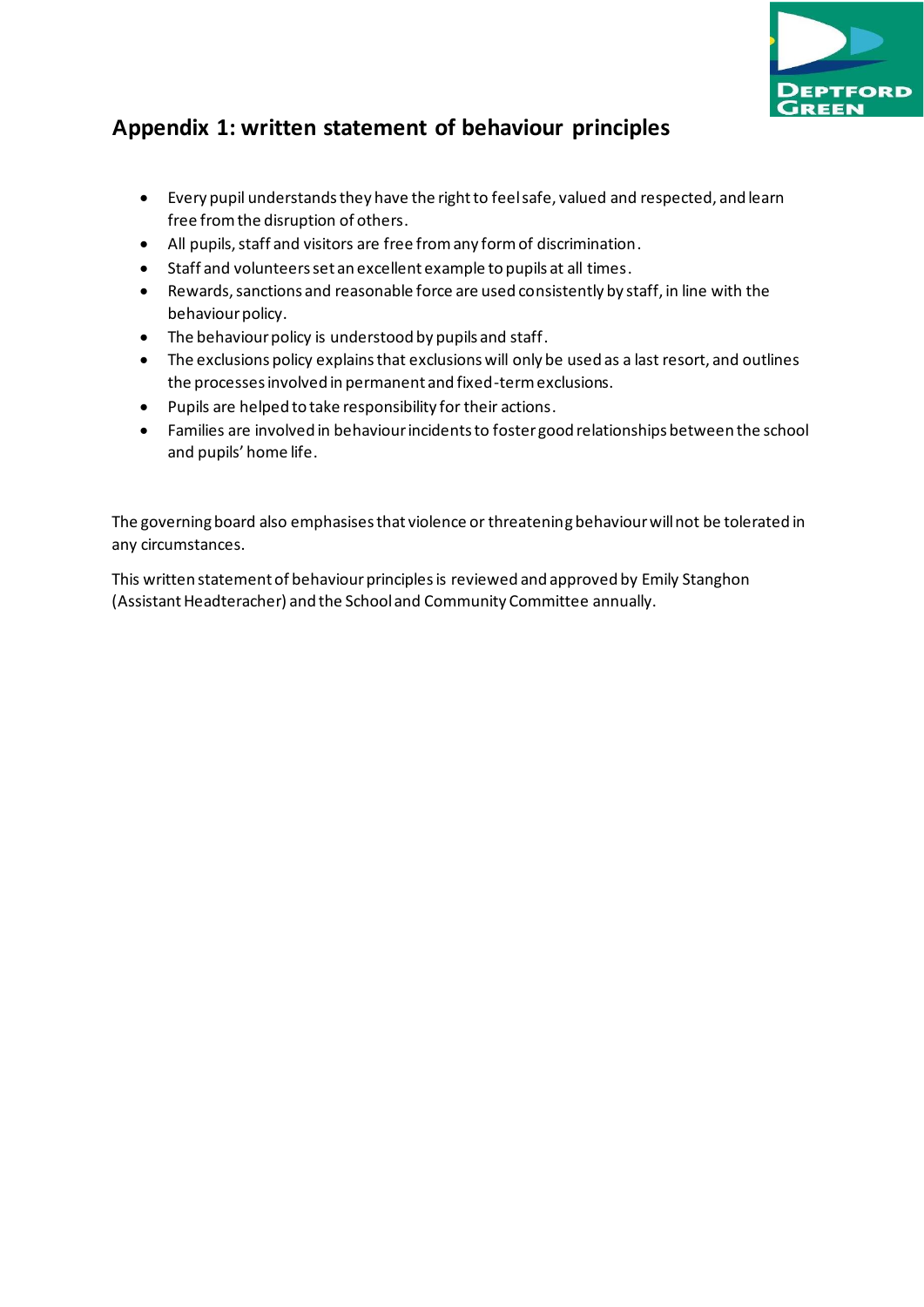

# **Appendix 2- Deptford Green Behaviour for Learning Statement: Covid 19**

### **BFL Policy changes for February 2022**

#### **Please note unless covered in this document then the normal Behaviour Policy applies.**

#### **Rationale**

The safety and wellbeing of all members of our school community remains our top priority. Under the special arrangements dictated by social distancing measures to avoid the spread of Covid-19, it is necessary for Deptford Green School to modify its' implementation of the Behaviour for Learning Policy. These modifications are expected to continue for the duration of the "transmission control period" or until specific government advice changes.

The principle intention of the modifications is to ensure that all parties including staff, students and parents are protected, as far as reasonably possible, from an increased risk of contracting the virus whilst maintaining a productive educational environment. The Crown Prosecution Service have stipulated that anyone making the threat of deliberately transmitting the infection will be open to prosecution for serious criminal offences such as common assault. For the purposes of this appendix, threatening behaviours will be treated in the same way as behaviours that increase the risk of contracting Covid-19.

Behaviours which can reasonably be expected to increase the risk of infection of any person must not occur, this includes threatening behaviour. Any behaviour displayed by a student which falls into these categories will result in an immediate review of the educational provision available to the student (see further actions which we will take below).

#### **Remote learning-Expectations for students at home**

If a student is working from home because they are clinically vulnerable or isolating we will set their work on Microsoft Teams. They will be monitored and we will keep regular communication with the student and family to ensure they are safe and well and accessing their work.

#### **Any safeguarding concerns will be reported to the safeguarding team on CPOMS immediately.**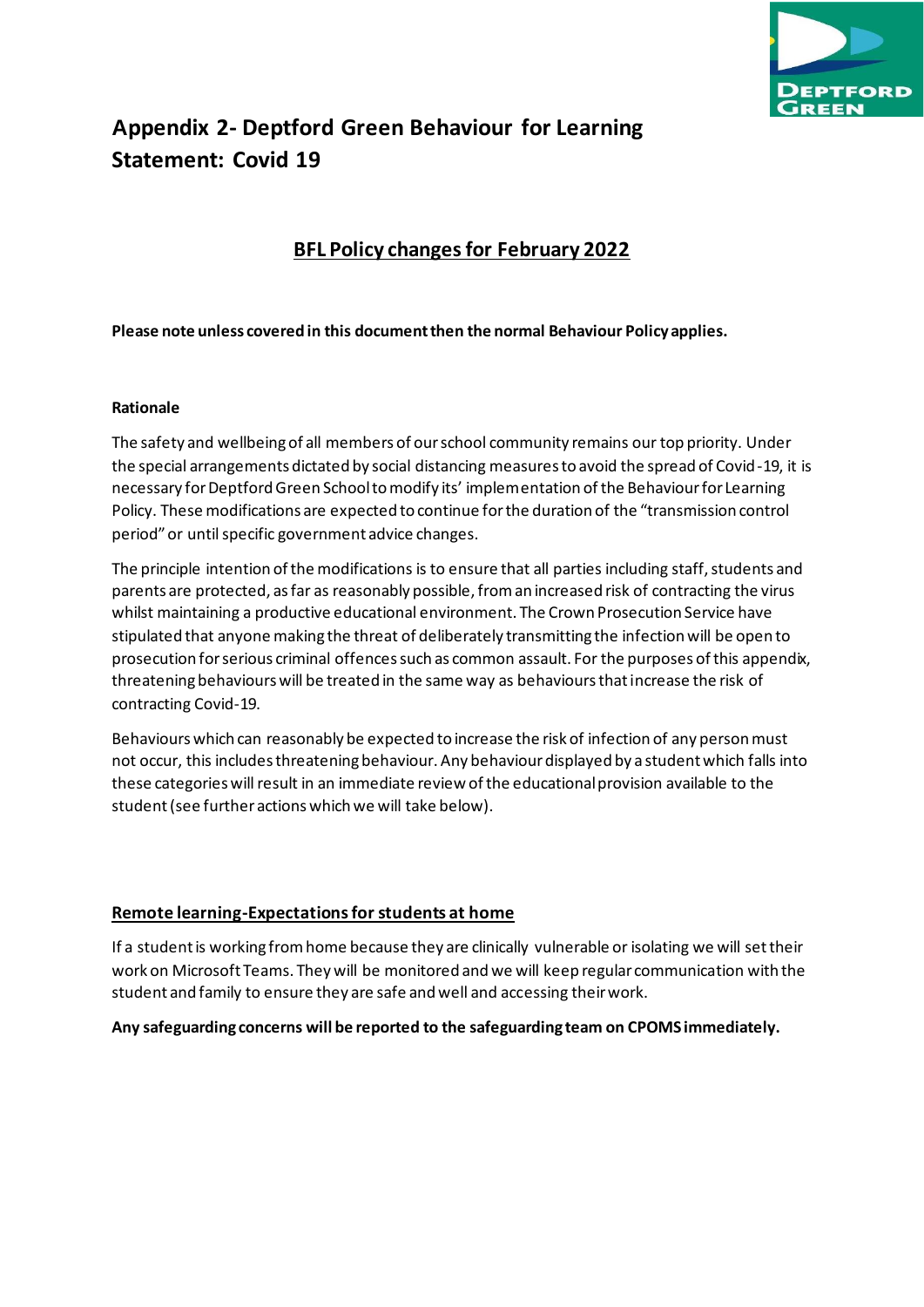

#### **Examples of other high risk behaviours which will not be tolerated**

- Aggressive behaviour and fighting may lead to a permanent exclusion-students will be sent home immediately.
- Failing to protect others from a cough or sneeze as would be reasonably expected.
- Having physical contact with other students or staff.
- Failing to observe or follow reasonable instructions regarding personal hygiene e.g. handwashing, covering the mouth when coughing or nose blowing.
- Spitting (including during sporting activities).
- Threatening explicitly or implicitly to indulge in behaviour which may increase the risk of another person contracting Covid-19.

This list is not exhaustive but provides specific examples of prohibited high-risk behaviours.

### **Appendix 3: Uniform Policy**

#### **Rationale**

At DeptfordGreen Schoolwe encourage and celebrate individuality, cultural differences, and acceptance for all. An example of this is our school uniform, which was chosen by our school council and is an important part of creating a schoolidentity in which we all can take pride. The uniformis the public face ofthe school and acts as both a unifying element and a point of recognition of our school and the wider community, at the same time preparingourstudentsforlife away from the school by learning the importance of developing a sense of self. By wearing the full school uniform, students at Deptford Green School demonstrate, visually, that they belong to the school community. Their uniform is a symbol of equality, identity and allegiance to our school, our aims and vision.

#### **Expectations**

- $\triangleright$  Every member of the school community should be clear about the uniform require ments and fully committed to operating within this policy.
- $\triangleright$  Every student has a responsibility to wear the full school uniform at all times, when the school is in session, and on their journey to and from school.
- $\triangleright$  Every parent/carer has a responsibility to ensure that their child has a full school uniform and wears it correctly each day.
- ➢ Every member of staff has a responsibility to check students' uniforms, intervening in the case of any infringement, and ensuring that it is rectified.
- $\triangleright$  Any student who fails to adhere to our schools uniform policy without good reason may either receive a sanction, be sent home or placed with a member of the pastoral team until parents/ guardians have been contacted.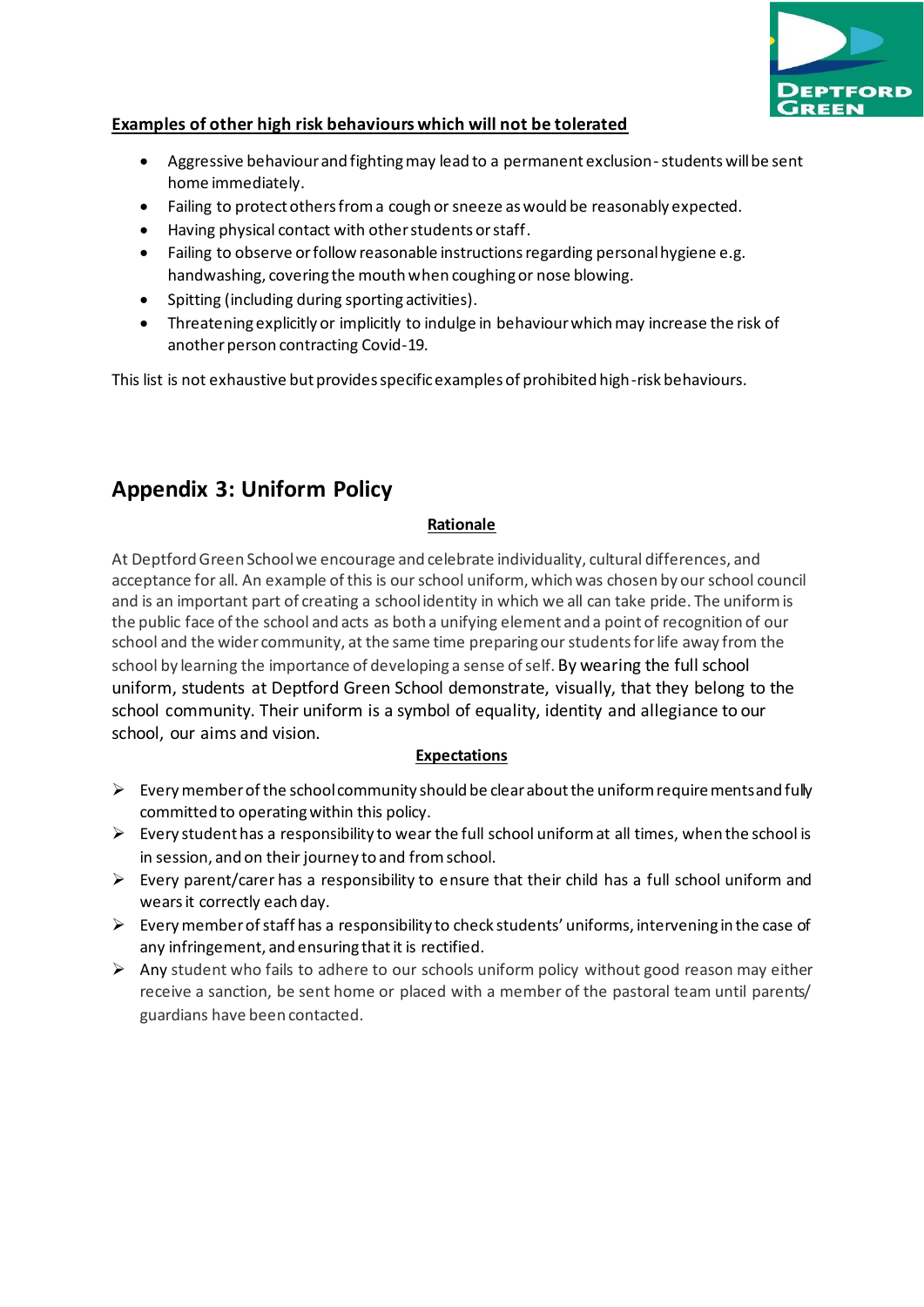

#### **Key tipsfor Parents**

Help your child by creating a routine to ensure they are equipped and ready forschool everyday.

- Learn the uniform requirements and equipment requirements.
- Make sure when they leave you in the morning they are dressed correctly and smartly.
- Make sure your child's name is printed in all items of uniform.
- Encourage them to change out of their uniform straight after school.
- Make sure everything is clean and ready to put on each evening.
- Make sure that a full PE kit is taken to school the day it is needed.

#### **Uniform Supplier**

Deptford Green School has two uniform suppliers: Whitehall Clothiers, 244a Lewisham High Street, SE13 6JU) and Bailwood (246 Lewisham High St, London SE13 6JU - [https://www.bailwood.co.uk/\)](https://www.bailwood.co.uk/). Those items marked with an asterisk (\*) below may ONLY be purchased from the supplier and may not be replicated by high street brands or home-made products. Parents/carers must ensure that they have purchased the relevant asterisked items for their child, from the school, prior to their start at the school.

All items of clothing should be clearly labelled with the student's full name.

Below is a list please ensure you check thislist when purchasing uniformfor accuracy.

### **School uniform**

- Blazer A black suit style jacket with small Deptford Green logo (compulsory-must be worn at all times unless the student is in year 11).
- Trousers- These mustbe black (tailored uniformtype, not denim, lycra or "skinny" styling). A plain, black belt with no obviouslogo or large buckle must be worn.
- Skirt Black (tailored, knee length, not tight fitting and allowing freedom of movement).
- Shirt White shirt with top button for wearingwith a tie (notfitted blouses, PE type or denim)
- Jumper A black V-neck pullover with a small Deptford Green logo. Optional for winter.
- Tie- at least eight stripes showing, the colour will depend on the year group. Colours for2021/22 Year 7 - Purple Year 8 - Light Blue Year 9 - Dark Blue Year 10 - Green Year 11 - Red **•** Shoes- Black low heeled fullstyled shoeslessthan 3cm high. Leatheror leather effect.Not gym shoes, trainers, sandals, sling back shoes or canvas pumps.
- A rucksack school bag- this must be big enough to carry all of a student's books, equipment and PE kit when required.

No hoodies or demin jackets are allowed to be worn in school at any time. No headwear is allowed at anytime unless for religious reasons. No sunglasses are permitted.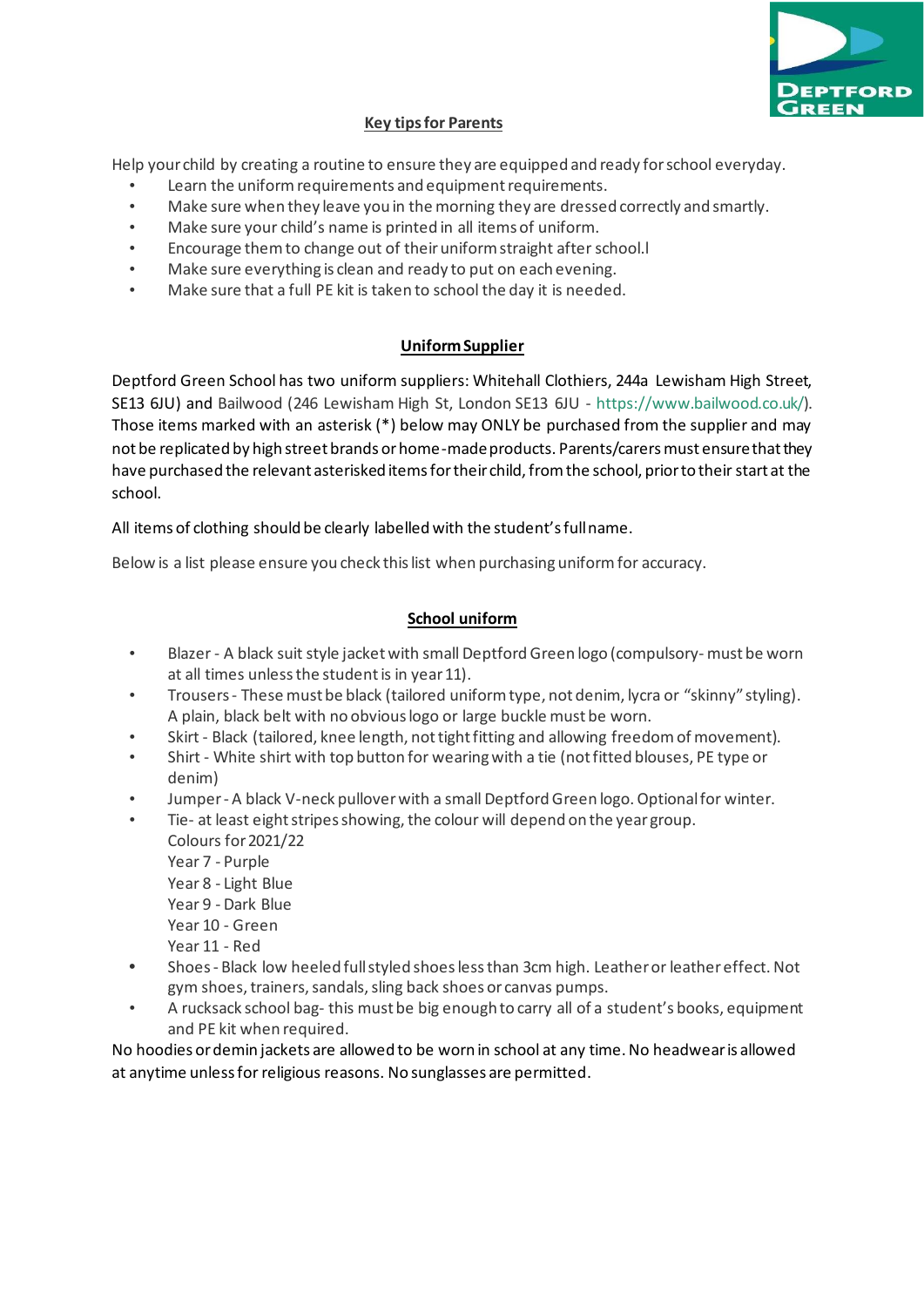

#### **Summer Uniform**

The Headteacher will notify parents when pupils are able to wear summer uniform which consists of:

- $\triangleright$  A white school polo shirt with the school logo embroidered onto it. Students must only wear the official polo shirt.
- $\triangleright$  A school sleeveless jumper with a plain white shirt underneath, no tie required.
- ➢ Black tailored shorts.
- $\triangleright$  Students who wear the summer uniform do not have to have a blazer with them. However, if they are cold in school then they should only cover the polo shirt with a school blazer or a school jumper.
- $\triangleright$  For all of the other items skirts, trousers, shoes, bags etc. the expectations are the same as above.

#### **PE uniform**

The PE Uniform comprises of:

- $\triangleright$  Black polo T-shirt with school logo.
- $\triangleright$  Plain black shorts or jogging bottoms.
- $\triangleright$  Trainers (which must not be worn until the PE lesson begins).
- $\triangleright$  Sweater-black round neck sweater with the school logo. Optional for winter.

PE kit is only permitted in PE lessons. If a student is injured, fasting or unable to participate they should still bring kit and they will take up another role within the lesson such as umpire or coach.

#### **Further details**

- $\triangleright$  Students are allowed to wear a maximum of two studs in each ear.
- $\triangleright$  Students are permitted to wear a nose stud only. No other facial piercings are allowed due to health and safety during practical subjects.
- $\triangleright$  My hair my rules-there are no restrictions on hair length or colour.
- $\triangleright$  Make-up must be kept to a minimum.
- $\triangleright$  False/acrylic nails are also not allowed due to health and safety during practical subjects.
- $\triangleright$  Long fake eye lashes/eye lash extension are not allowed.
- $\triangleright$  Headwear of any kind is not permitted in the building unless for religious reasons and then should follow the school colours of black, white or green. Headwear is only permitted in playgrounds during extreme weather. Baseball caps are not appropriate for school and should not be worn anywhere on site.
- $\triangleright$  Outdoor clothing should be removed immediately upon entering the classroom.
- $\triangleright$  Sunglasses are not permitted in school including on top of the head.
- $\triangleright$  Hoodies, leather or denim jackets, tracksuit tops, body warmers should not be seen on the school premises at any time.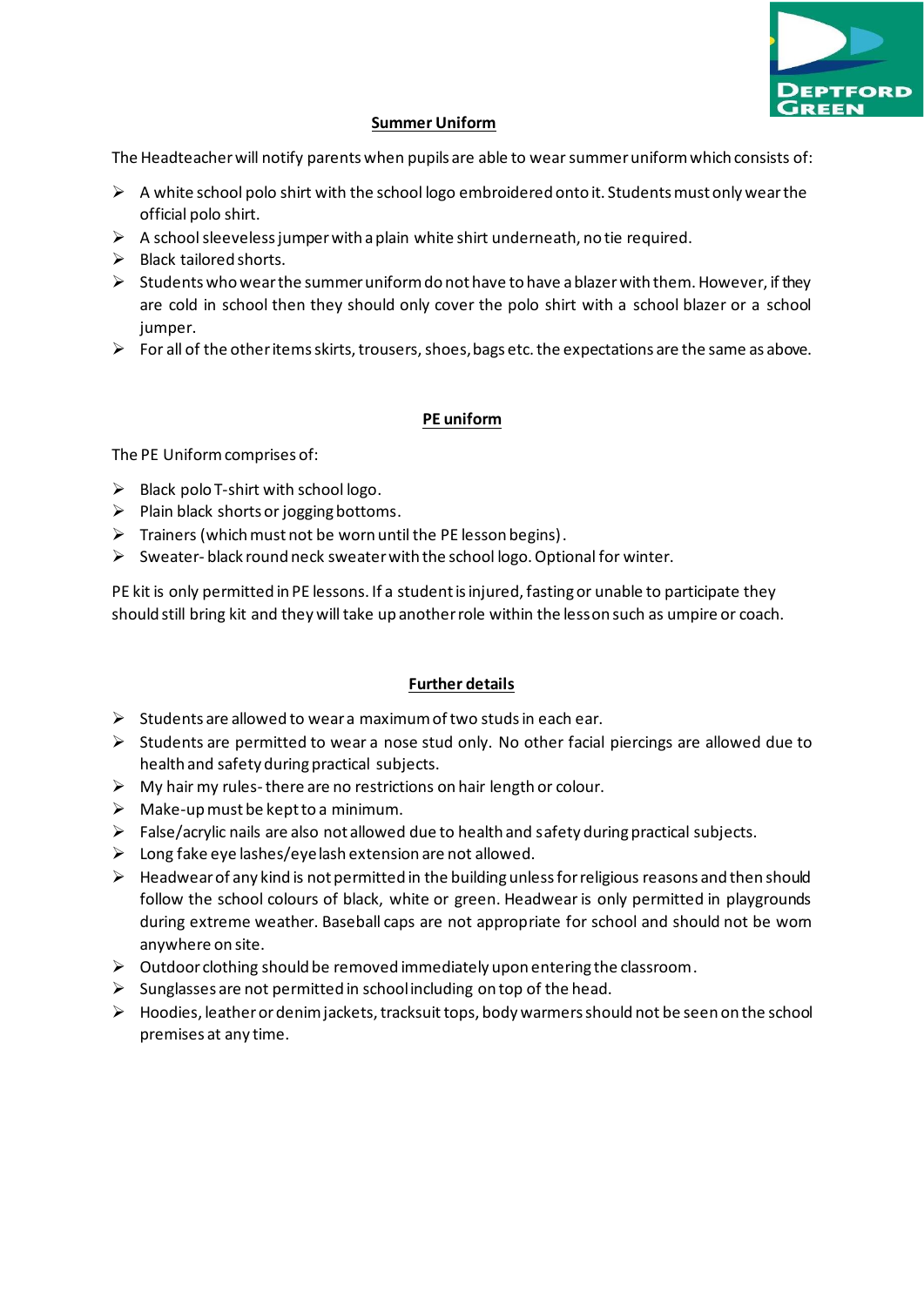

#### **Equipment**

All students must have a bag with them at all times. It must be suitable for carrying books and their equipment. Students must have blue or black pens, a green pen, pencil, eraser and ruler, coloured pencils and mathematical equipment. A reading book must be carried by all students.

### **Appendix 4: Mobile phones policy**

We understand that students may still have their mobile devices with them in school, but they must not be seen or heard throughout the day. The school cannot accept responsibility for any mobile device brought on to the school premises and in possession of a student. If a mobile phone or Air pods and headphones are either seen or heard, they will be confiscated immediately, stored in a safe and returned to the student at the end of the day. If a student either initially refuses to hand over their phone or their phone is confiscated for a second time, we will expect parents to collect the confiscated item. If a parent/carer is unable to collect the device and they insist on it being returned to the student, then we will agree an alternative sanction such as attending a daily/SLT reflection and/or collecting the phone from the student each day for a n agreed period of time.

#### **Personal property**

The school does not take responsibility for personal equipment brought onto the site  $-$  e.g. mobile phones, smart watches, iPod and bikes. In PE lessons there is a system for collecting valuables that must be followed.

The school is not insured for the loss or damage of students' belongings. Parents are advised to ensure that any items of value brought to school are covered by their own insurance policy.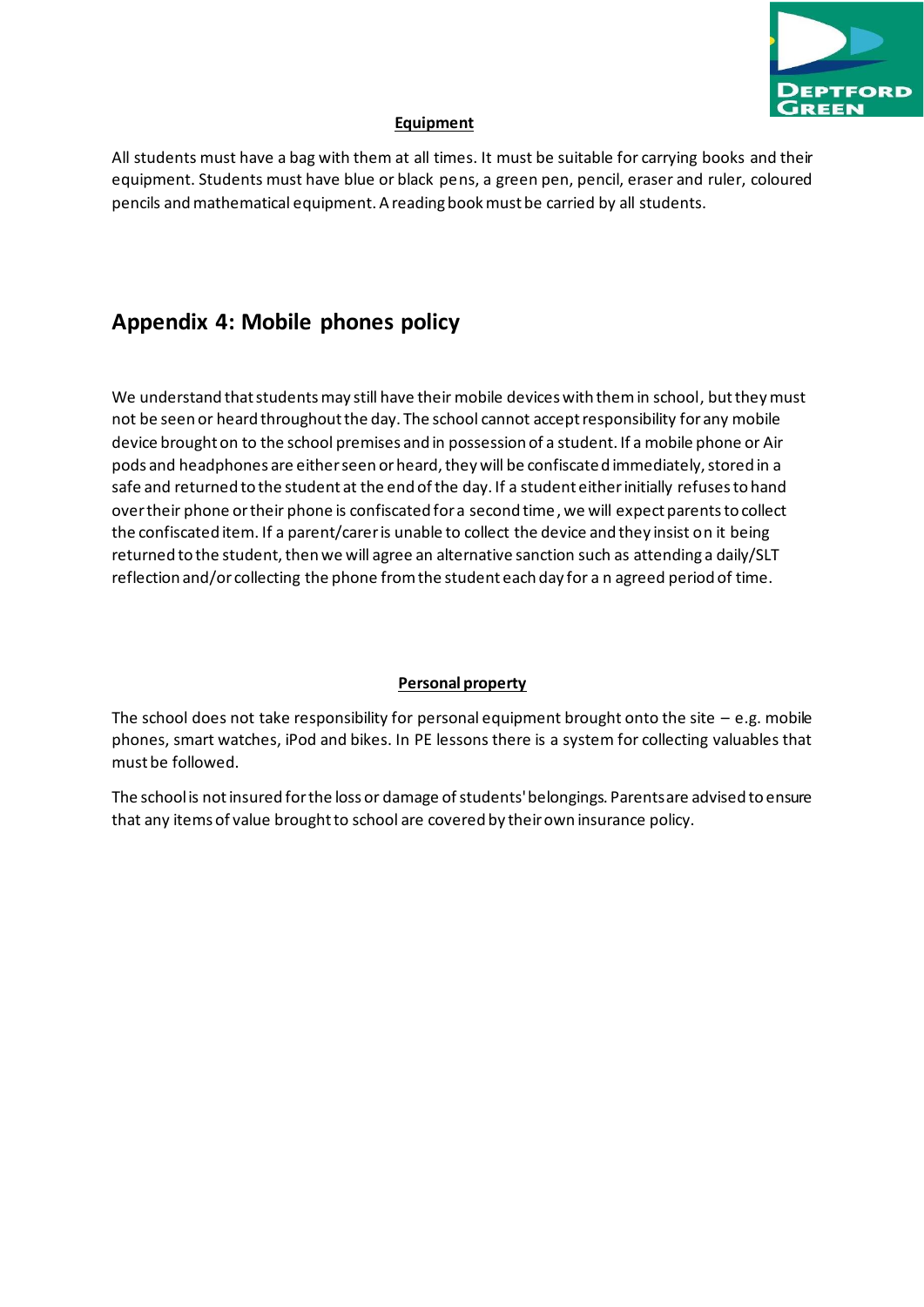| <b>PRAISE and REWARDS</b> |                                                                                                                                                                                                                                                                                                                                                                                                                                              | <b>LESSON ROUTINES</b>                                                  |                                                                                                                                                                                                                                                                                                                                                                                                                                                 | <b>USEFUL ENGAGEMENT STRATEGIES</b>                                     |                                                                                                                                                                                                                                                                                                                                                                                                                       |  |
|---------------------------|----------------------------------------------------------------------------------------------------------------------------------------------------------------------------------------------------------------------------------------------------------------------------------------------------------------------------------------------------------------------------------------------------------------------------------------------|-------------------------------------------------------------------------|-------------------------------------------------------------------------------------------------------------------------------------------------------------------------------------------------------------------------------------------------------------------------------------------------------------------------------------------------------------------------------------------------------------------------------------------------|-------------------------------------------------------------------------|-----------------------------------------------------------------------------------------------------------------------------------------------------------------------------------------------------------------------------------------------------------------------------------------------------------------------------------------------------------------------------------------------------------------------|--|
|                           |                                                                                                                                                                                                                                                                                                                                                                                                                                              |                                                                         |                                                                                                                                                                                                                                                                                                                                                                                                                                                 |                                                                         |                                                                                                                                                                                                                                                                                                                                                                                                                       |  |
|                           | $\triangleright$ Catch students being good.<br>Reward on Class Charts every lesson for:<br>Leadership, Organisation, Resilience,<br>Initiative, Communication<br>Reward using: Verbal praise, Class Charts<br>achievement points, Good News Postcards,<br>Head of Year award, Letter/email/Phone<br>call home, Head's breakfast, Certificates-<br>Platinum, Gold, Silver, Bronze certificates.<br>Reward visits and trips. Non uniform days. | $\blacktriangleright$<br>$\blacktriangleright$<br>$\blacktriangleright$ | Meet and greet students.<br>Enforce seating plan.<br>Coats removed on entry.<br>Prepare for Learning-Starter activity.<br>Take register in first 10 minutes.<br>Request for silence then count back from 5.<br>Scan for compliance.<br>Track the speaker for all talk activities.<br>Review activity to check understanding.<br>Reward students points on Class Charts.<br>Pack away 5 minutes before end.<br>Students wait behind chairs for a | $\blacktriangleright$<br>$\blacktriangleright$<br>$\blacktriangleright$ | Ensure all instructions are short and<br>specific-economy of language.<br>Instructions to ensure visible compliance<br>e.g. 'pens down, eyes on me in 5'<br>Square up and stand still in the same place<br>every time you give an instruction.<br>Be seen looking.<br>Scan the room and focus on students who<br>are compliant.<br>$\triangleright$ Reward compliant students by writing their<br>names on the board. |  |
|                           |                                                                                                                                                                                                                                                                                                                                                                                                                                              |                                                                         | structured dismissal.                                                                                                                                                                                                                                                                                                                                                                                                                           |                                                                         |                                                                                                                                                                                                                                                                                                                                                                                                                       |  |
|                           | <b>STEPS TO CHALLENGE NON COMPLIANCE</b>                                                                                                                                                                                                                                                                                                                                                                                                     |                                                                         | <b>RULES FOR STUDENTS</b>                                                                                                                                                                                                                                                                                                                                                                                                                       |                                                                         | <b>WHEN DEALING WITH CHALLENGING</b>                                                                                                                                                                                                                                                                                                                                                                                  |  |
|                           |                                                                                                                                                                                                                                                                                                                                                                                                                                              |                                                                         |                                                                                                                                                                                                                                                                                                                                                                                                                                                 |                                                                         | <b>BEHAVIOUR</b>                                                                                                                                                                                                                                                                                                                                                                                                      |  |
|                           | $\triangleright$ Reinforce expectations and ensure all                                                                                                                                                                                                                                                                                                                                                                                       |                                                                         | In class                                                                                                                                                                                                                                                                                                                                                                                                                                        |                                                                         |                                                                                                                                                                                                                                                                                                                                                                                                                       |  |
|                           | instructions are short and specific.                                                                                                                                                                                                                                                                                                                                                                                                         |                                                                         | $\triangleright$ Follow all instructions immediately                                                                                                                                                                                                                                                                                                                                                                                            | ➤                                                                       | Keep calm and talk quietly.                                                                                                                                                                                                                                                                                                                                                                                           |  |
|                           | $\triangleright$ Give a verbal warning (allow take up time                                                                                                                                                                                                                                                                                                                                                                                   |                                                                         | Arrive fully equipped to learn                                                                                                                                                                                                                                                                                                                                                                                                                  |                                                                         | Don't take the behaviour personally.                                                                                                                                                                                                                                                                                                                                                                                  |  |
|                           | or walk away).                                                                                                                                                                                                                                                                                                                                                                                                                               |                                                                         | Complete work to the best of your ability.                                                                                                                                                                                                                                                                                                                                                                                                      |                                                                         | Do not threaten consequences.                                                                                                                                                                                                                                                                                                                                                                                         |  |
| $\blacktriangleright$     | Isolate student (allow take up time or walk<br>away). Class teacher to follow up if                                                                                                                                                                                                                                                                                                                                                          | $\blacktriangleright$                                                   | Treat others with respect                                                                                                                                                                                                                                                                                                                                                                                                                       | ➤                                                                       | Be aware of your body language and facial<br>expressions.                                                                                                                                                                                                                                                                                                                                                             |  |
|                           | appropriate.                                                                                                                                                                                                                                                                                                                                                                                                                                 |                                                                         | <b>Around the building</b>                                                                                                                                                                                                                                                                                                                                                                                                                      |                                                                         | Allow a student to walk away when upset                                                                                                                                                                                                                                                                                                                                                                               |  |
|                           | Email for patrol who removes student.<br>Student will be asked to stay behind for a<br>reflection time at the end of the day/week.<br>Parents will be informed.                                                                                                                                                                                                                                                                              | $\blacktriangleright$                                                   | $\triangleright$ Move about the building in a calm,<br>purposeful and orderly manner, keeping<br>left at all times.<br>Wear full school uniform at all times<br>Mobile phones and headphones are not<br>allowed to be seen in school at any time                                                                                                                                                                                                |                                                                         | or angry.<br>Do not get into a power struggle.<br>Get support from a Senior Member of staff<br>or a HOY.                                                                                                                                                                                                                                                                                                              |  |

### **Appendix 5: Deptford Green BFL Policy Summary**